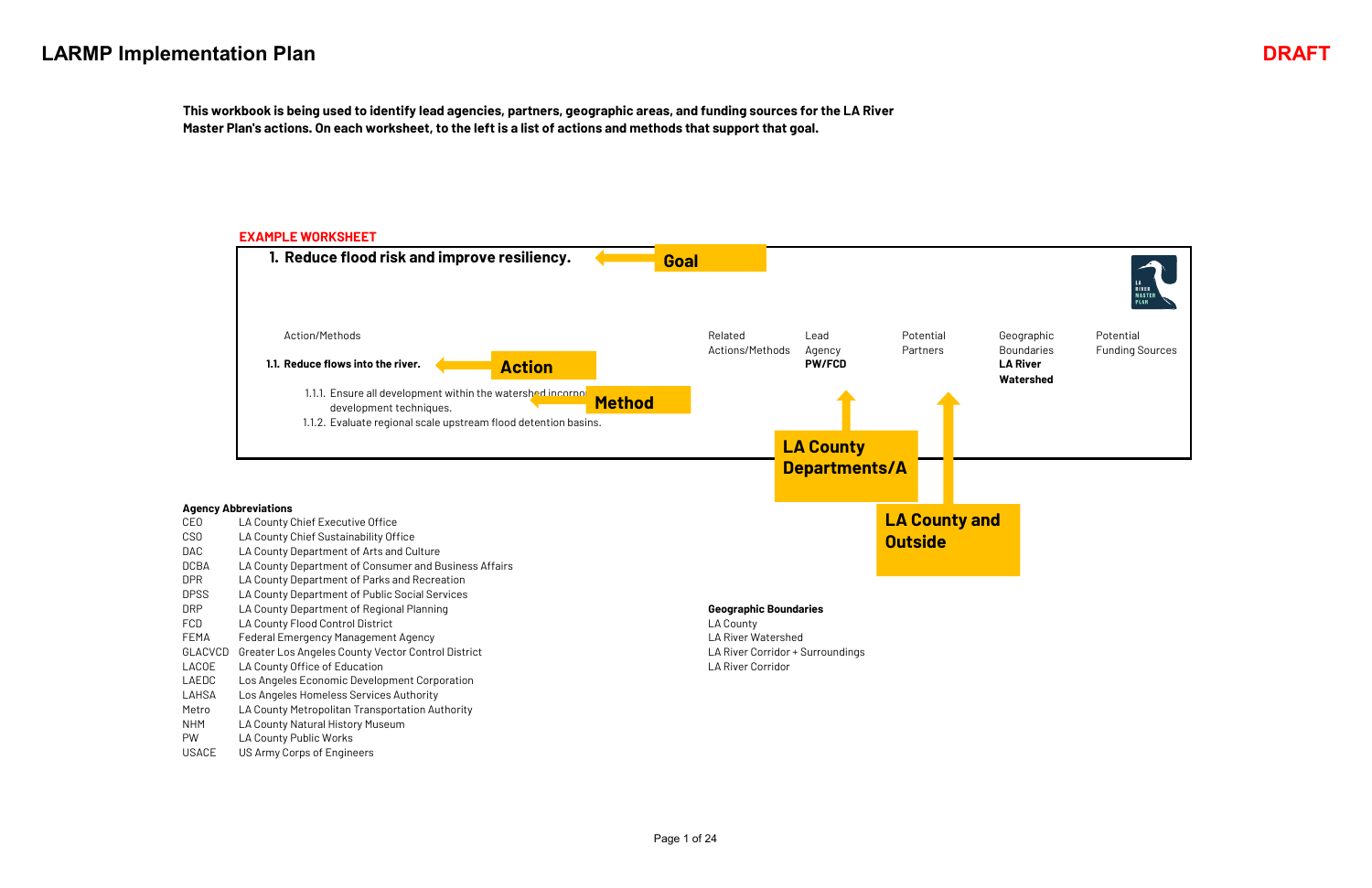## **1. Reduce flood risk and improve resiliency.**

| Action/Methods                                                                                                                                                                                                                                                                                                                                                                                                                                                                                                                                                      | Related<br>Actions/Methods                      | Lead<br>Agency | Potential<br>Partners                                                                                                                                  | Geographic<br><b>Boundaries</b> |
|---------------------------------------------------------------------------------------------------------------------------------------------------------------------------------------------------------------------------------------------------------------------------------------------------------------------------------------------------------------------------------------------------------------------------------------------------------------------------------------------------------------------------------------------------------------------|-------------------------------------------------|----------------|--------------------------------------------------------------------------------------------------------------------------------------------------------|---------------------------------|
| 1.1 Increase capacity of the river in high risk areas and provide flood risk management<br>to at least the one-percent ("100-year") flood event.<br>1.1.1. Prioritize natural features and processes for flood risk reduction.<br>1.1.2. Purchase or otherwise reclaim land along the channel and immediately<br>adjacent floodplain areas to increase floodplain areas.<br>1.1.3. Widen and deepen the channel or raise levees.<br>1.1.4. Build bypass channels and tunnels.<br>1.1.4. Manage sediment in the river channel and before it accumulates in the river | 9.3.5.                                          | <b>PW/FCD</b>  | <b>USACE</b>                                                                                                                                           | <b>LA River Corridor</b>        |
| channel.<br>1.1.5. Manage vegetation and remove invasive plants.<br>1.1.6. Retrofit infrastructure and other obstructions, such as bridges, to remove<br>hydraulic constrictions.                                                                                                                                                                                                                                                                                                                                                                                   | 1.1.4., 3.2.5.<br>1.7.2, 8.4.1, 9.5.1,<br>9.5.2 |                |                                                                                                                                                        |                                 |
| 1.2 Reduce flows into the river.                                                                                                                                                                                                                                                                                                                                                                                                                                                                                                                                    |                                                 | <b>PW/FCD</b>  | <b>Municipalities,</b><br><b>Entities with</b><br><b>Stormwater</b><br><b>Responsibilities</b><br>(e.g., Caltrans,<br>Metro, industrial<br>facilities) | <b>LA River</b><br>Watershed    |
| 1.2.1. Evaluate regional scale upstream flood detention basins.                                                                                                                                                                                                                                                                                                                                                                                                                                                                                                     |                                                 |                |                                                                                                                                                        |                                 |
| 1.2.2 Manage dry-weather flows to discourage the growth of invasive and non-<br>native vegetation within the flood channel.                                                                                                                                                                                                                                                                                                                                                                                                                                         | 1.2.6., 3.2.5.                                  |                |                                                                                                                                                        |                                 |
| 1.3. Include climate change research in the planning process for new projects along the<br>river.                                                                                                                                                                                                                                                                                                                                                                                                                                                                   |                                                 | <b>PW/FCD</b>  | <b>CSO, Academia</b>                                                                                                                                   | <b>LA River</b><br>Watershed    |
| 1.3.1. Conduct inter-institutional study on climate change impacts in the LA Basin<br>and how they impact hydrology and sea level rise.                                                                                                                                                                                                                                                                                                                                                                                                                             | 8.3.1.                                          |                |                                                                                                                                                        |                                 |
| 1.3.2. Apply latest accepted climate change prediction models in flood risk<br>reduction planning.                                                                                                                                                                                                                                                                                                                                                                                                                                                                  | 8.3.2.                                          |                |                                                                                                                                                        |                                 |



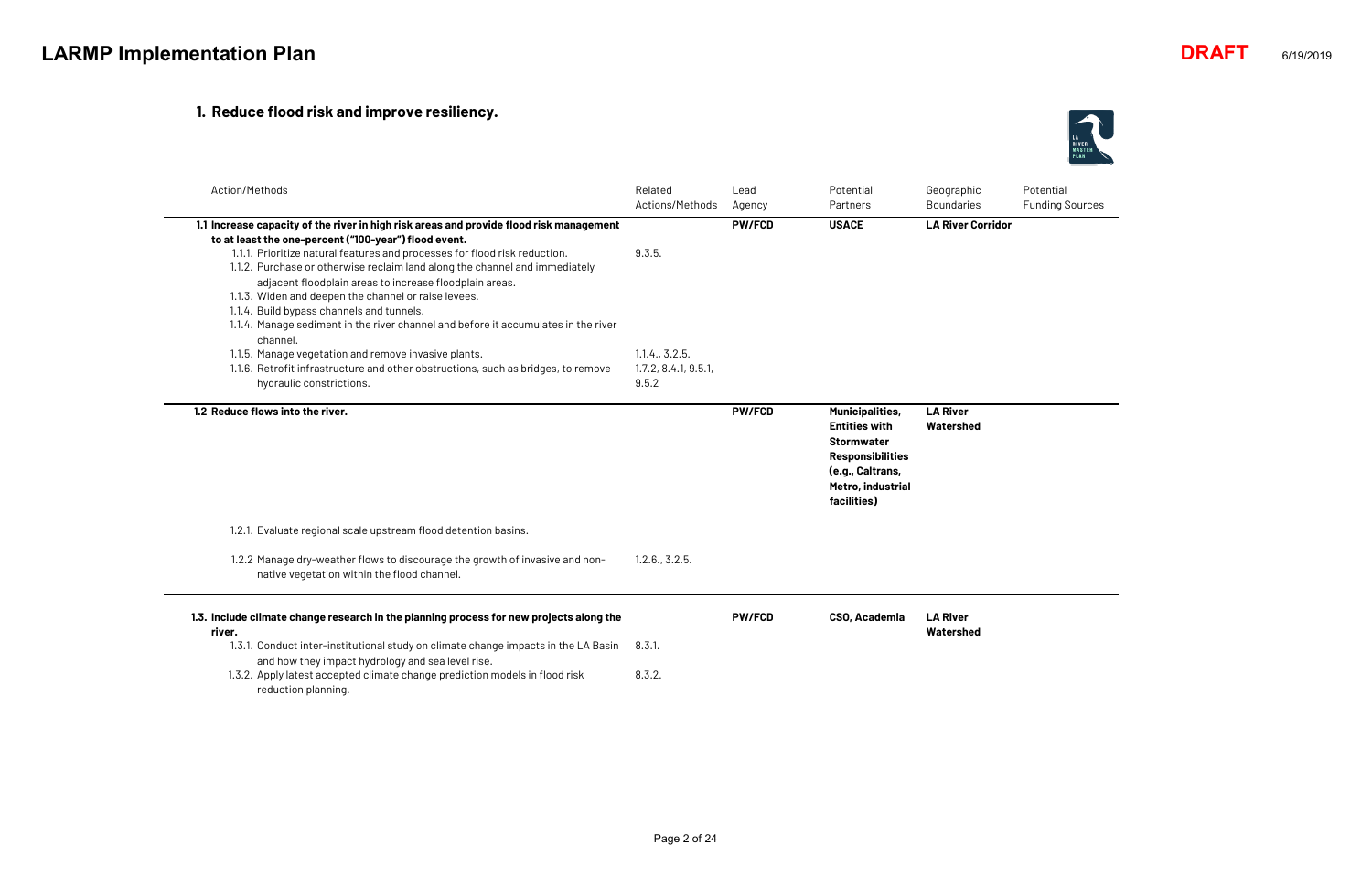## **1. Reduce flood risk and improve resiliency.**

| Action/Methods                                                                                                                                                                                                                                                                                                                                                                                                                                                                               | Related<br>Actions/Methods | Lead<br>Agency | Potential<br>Partners                                                                                                                 | Geographic<br><b>Boundaries</b>            |
|----------------------------------------------------------------------------------------------------------------------------------------------------------------------------------------------------------------------------------------------------------------------------------------------------------------------------------------------------------------------------------------------------------------------------------------------------------------------------------------------|----------------------------|----------------|---------------------------------------------------------------------------------------------------------------------------------------|--------------------------------------------|
| 1.4. Improve and refine emergency preparedness.                                                                                                                                                                                                                                                                                                                                                                                                                                              |                            | <b>PW/FCD</b>  | <b>USACE, Sheriff,</b><br><b>Fire Department,</b><br><b>Health Agency,</b><br><b>Municipal</b><br><b>Emergency</b><br><b>Services</b> | <b>LA River Corridor</b><br>+ Surroundings |
| 1.4.1. Increase awareness of the hazards associated with high flows in the river.                                                                                                                                                                                                                                                                                                                                                                                                            | 1.5.                       |                |                                                                                                                                       |                                            |
| 1.4.2. Develop appropriate Emergency Action Plans that cover specific areas of the<br>river where needed, including the dams and levees along the mainstem and<br>the tributaries.<br>1.4.3. Conduct emergency preparedness exercises that test Emergency Action<br>Plans.<br>1.4.4. Improve flood forecasting capabilities.<br>1.4.5. Refine warning and monitoring criteria for the river corridor.<br>1.4.6. Develop appropriate warning systems, such as sirens, lights, or geo-targeted |                            |                |                                                                                                                                       |                                            |
| text message alerts, to inform users of impending rain or rising water.                                                                                                                                                                                                                                                                                                                                                                                                                      |                            |                |                                                                                                                                       |                                            |
| 1.4.7. Develop flood-specific evacuation plans.<br>1.4.8. Consider and plan for evacuation of communities in floodplains, with<br>particular attention to special needs populations.<br>1.4.9. Evaluate critical infrastructure and facilities located in the floodplain and                                                                                                                                                                                                                 |                            |                |                                                                                                                                       |                                            |
| reduce vulnerability to flood hazards.                                                                                                                                                                                                                                                                                                                                                                                                                                                       |                            |                |                                                                                                                                       |                                            |
| 1.4.10. Review and revise policies regarding closing the river trail during storms.<br>1.4.11. Assist local law enforcement and emergency responders in developing<br>emergency response/evacuation plans for river adjacent communities and                                                                                                                                                                                                                                                 | 1.5, 2.7.1                 |                |                                                                                                                                       |                                            |
| river users.<br>1.4.12. Encourage adjacent river communities to develop personalized evacuation<br>plans.                                                                                                                                                                                                                                                                                                                                                                                    | 1.5                        |                |                                                                                                                                       |                                            |



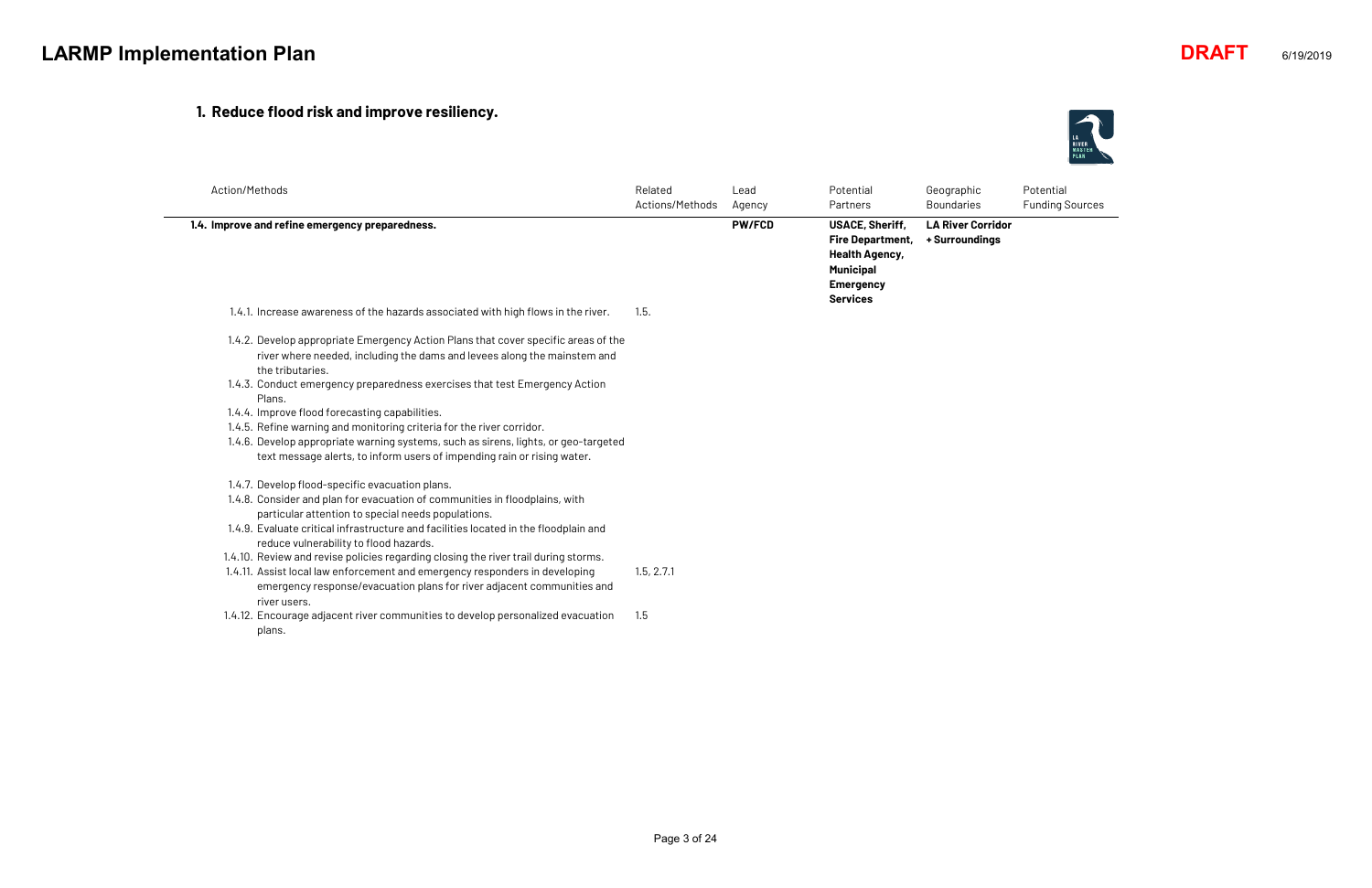## **1. Reduce flood risk and improve resiliency.**

| Action/Methods                                                                                                                                                                                                                                                                                                                                                                                                                                                                                                                                                                                                                                                                                                                                  | Related<br>Actions/Methods                                                                         | Lead<br>Agency | Potential<br>Partners                       | Geographic<br><b>Boundaries</b> |
|-------------------------------------------------------------------------------------------------------------------------------------------------------------------------------------------------------------------------------------------------------------------------------------------------------------------------------------------------------------------------------------------------------------------------------------------------------------------------------------------------------------------------------------------------------------------------------------------------------------------------------------------------------------------------------------------------------------------------------------------------|----------------------------------------------------------------------------------------------------|----------------|---------------------------------------------|---------------------------------|
| 1.5. Increase public awareness of flood hazards and river safety.<br>1.5.1. Develop a website to assist in educating other agencies, cities, and the<br>general public on river issues (including flood risk management and dangers<br>posed by the river during heavy rainfall events).<br>1.5.2. Post consistent signage and communication about flood risk and river safety<br>on bridges and access points.<br>1.5.3. Develop and implement an educational program on flood and river safety.<br>1.5.4. Encourage residents and businesses in the floodplain to consider purchasing<br>flood insurance.                                                                                                                                     | 1.4.1, 9.3.6.<br>2.4.1, 2.5.1, 2.5.2.<br>3.4., 4.2.4., 6.6.2.,<br>8.1.3.<br>2.7.1.<br>2.2.4., 7.2. | <b>PW/FCD</b>  | <b>USACE</b>                                | <b>LA County</b>                |
| 1.6. Improve facility operations and maintenance.<br>1.6.1. Expand coordination between responsible agencies and consolidate<br>responsibilities under the Flood Control District through divestiture to<br>streamline operations and miantenance, facility management, funding, and<br>permitting.<br>1.6.2. Review and update operations and maintenance protocols and best practices.<br>1.6.3. Implement new technologies such as real-time monitoring and controls.<br>1.6.4. Implement dam and levee safety programs that ensure the flood management<br>infrastructure delivers their intended benefits while reducing risks to people,<br>property and the environment through continuous assessment,<br>communication, and management. |                                                                                                    | <b>PW/FCD</b>  | <b>USACE</b>                                | <b>LA County</b>                |
| 1.7. Implement regionally consistent floodplain management practices.<br>1.7.1. Establish partnerships among the various levels of government to develop<br>minimum floodplain regulatory requirements.<br>1.7.2. Update and improve hydrologic data and models for the LA River watershed. 1.7.2<br>1.7.3. Update and improve flood inundation mapping.<br>1.7.4. Manage floodplain development according to the National Flood Insurance<br>Program.<br>1.7.5. Encourage only flood resilient projects in the floodplain.<br>1.7.6. Encourage acquisition of land within the floodplain to serve as a buffer for<br>flooding.                                                                                                                 |                                                                                                    | <b>PW/FCD</b>  | DRP,<br><b>Municipalities,</b><br>FEMA, CSO | <b>LA County</b>                |



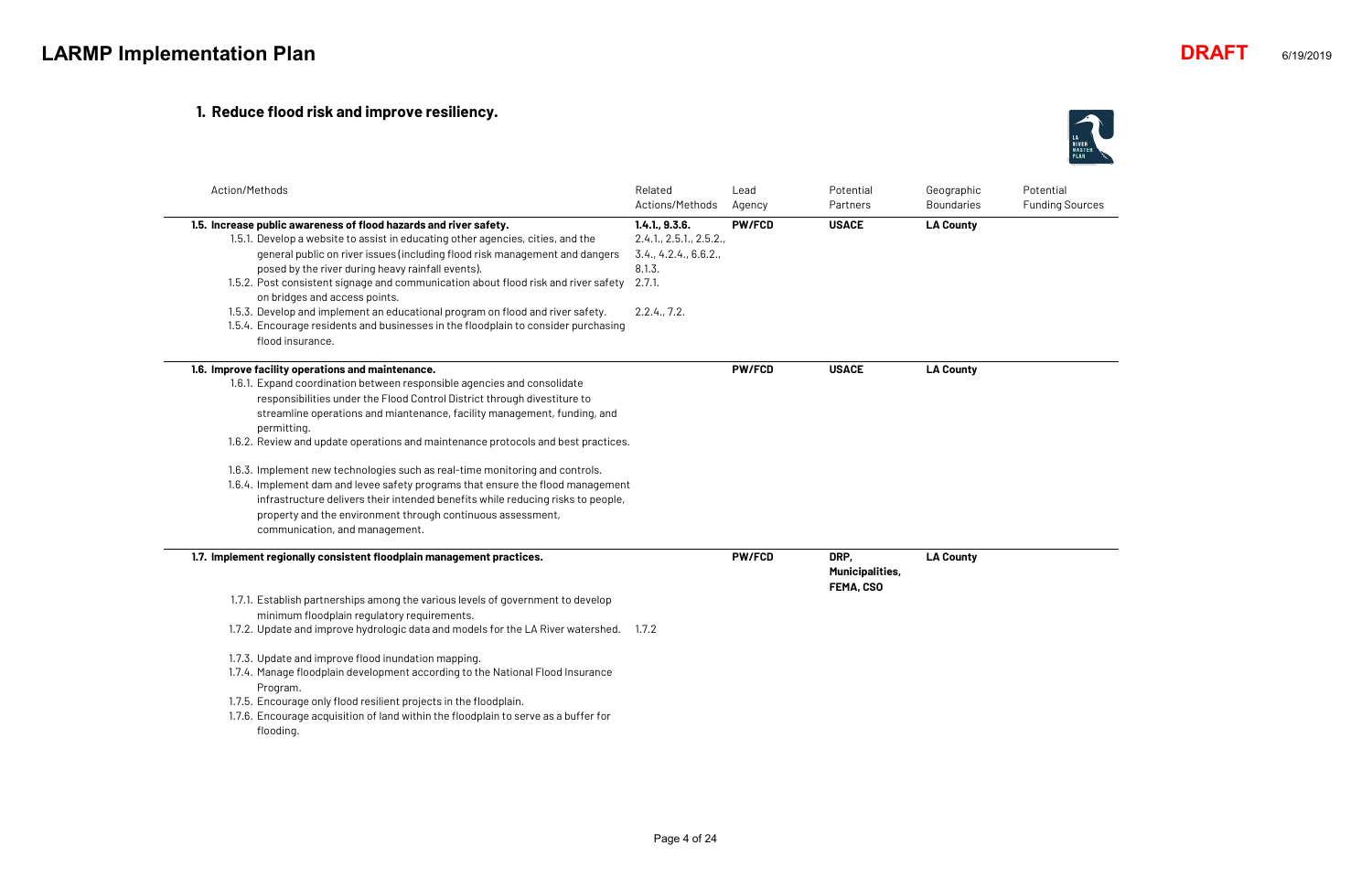## **2. Provide equitable, inclusive, and safe parks, open space, and trails.**

| Action/Methods                                                                                                               | Related<br>Actions/Methods | Lead<br>Agency | Potential<br>Partners        | Geographic<br><b>Boundaries</b>            |
|------------------------------------------------------------------------------------------------------------------------------|----------------------------|----------------|------------------------------|--------------------------------------------|
| 2.1. Create 51 miles of connected open space.                                                                                |                            | <b>DPR</b>     | PW/FCD, DRP,<br><b>USACE</b> | <b>LA River Corridor</b><br>+ Surroundings |
| 2.1.1. Create a park setting along the entire river utilizing this plan's design<br>guidelines (LA River Design Guidelines). | 2.4.2.                     |                |                              |                                            |
| 2.1.2. Utilize river channel right-of-way and adjacent areas to increase park space.                                         |                            |                |                              |                                            |
| 2.1.3. Promote the river as a greenway spine of the larger LA County regional parks,                                         |                            |                |                              |                                            |
| multi-use trails, habitat, and open space network.                                                                           |                            |                |                              |                                            |
| 2.1.4. Use river areas to assist in ensuring all LA County residents live within a half<br>mile of a park.                   |                            |                |                              |                                            |
| 2.1.5. Create two new regional parks south of Downtown LA and one new regional                                               |                            |                |                              |                                            |
| park west of Sepulveda Basin, while continuing the development of large                                                      |                            |                |                              |                                            |
| regional parks currently underway.                                                                                           |                            |                |                              |                                            |
| 2.1.6. Provide amenities and experiences in existing and new park spaces that are                                            |                            |                |                              |                                            |
| not currently available at nearby parks and increase unique programming                                                      |                            |                |                              |                                            |
| along the river corridor.                                                                                                    |                            |                |                              |                                            |
| 2.1.7. Preserve and create viewsheds along the river, between adjacent                                                       |                            |                |                              |                                            |
| neighborhoods and the river, and from bridges over the river.                                                                |                            |                |                              |                                            |
| 2.1.8. Secure ongoing and long-term funding for land acquisition, construction, and                                          |                            |                |                              |                                            |
| maintenance of additional parks and recreational facilities.                                                                 |                            |                |                              |                                            |
| 2.1.9. Increase recreation uses within the corridor where compatible with ecological                                         |                            |                |                              |                                            |
| function.                                                                                                                    |                            |                |                              |                                            |
|                                                                                                                              |                            |                |                              |                                            |
| 2.2. Complete the LA River Trail so that there is a continuous bicycle and pedestrian                                        |                            | <b>DPR</b>     |                              | PW, Municipalities LA River Corridor       |
| route along the entire river, on both sides.                                                                                 |                            |                |                              | + Surroundings                             |
| 2.2.1. In places where right of way is too narrow for a river trail, pursue easements                                        |                            |                |                              |                                            |
| on adjacent property to complete the trail or utilize bridges, platforms, or                                                 |                            |                |                              |                                            |
| cantilevers.                                                                                                                 |                            |                |                              |                                            |
| 2.2.2.                                                                                                                       |                            |                |                              |                                            |
| Increase the extent of multi-use trails parallel to the river with separate paths                                            |                            |                |                              |                                            |
| for active transport, pedestrians, and equestrians in areas of high traffic.                                                 |                            |                |                              |                                            |
| 2.2.3. Provide bicycle parking and encourage bicycle rental facilities along the river.                                      |                            |                |                              |                                            |
| 2.2.4. Develop signage and curriculum that promotes the benefits of using the river 1.5.3., 7.2.                             |                            |                |                              |                                            |
| trail for recreation and improved health.                                                                                    |                            |                |                              |                                            |
| 2.2.5. Include shade trees and shade structures along the trail.                                                             | 2.3.1, 2.4.1, 3.3.7        |                |                              |                                            |



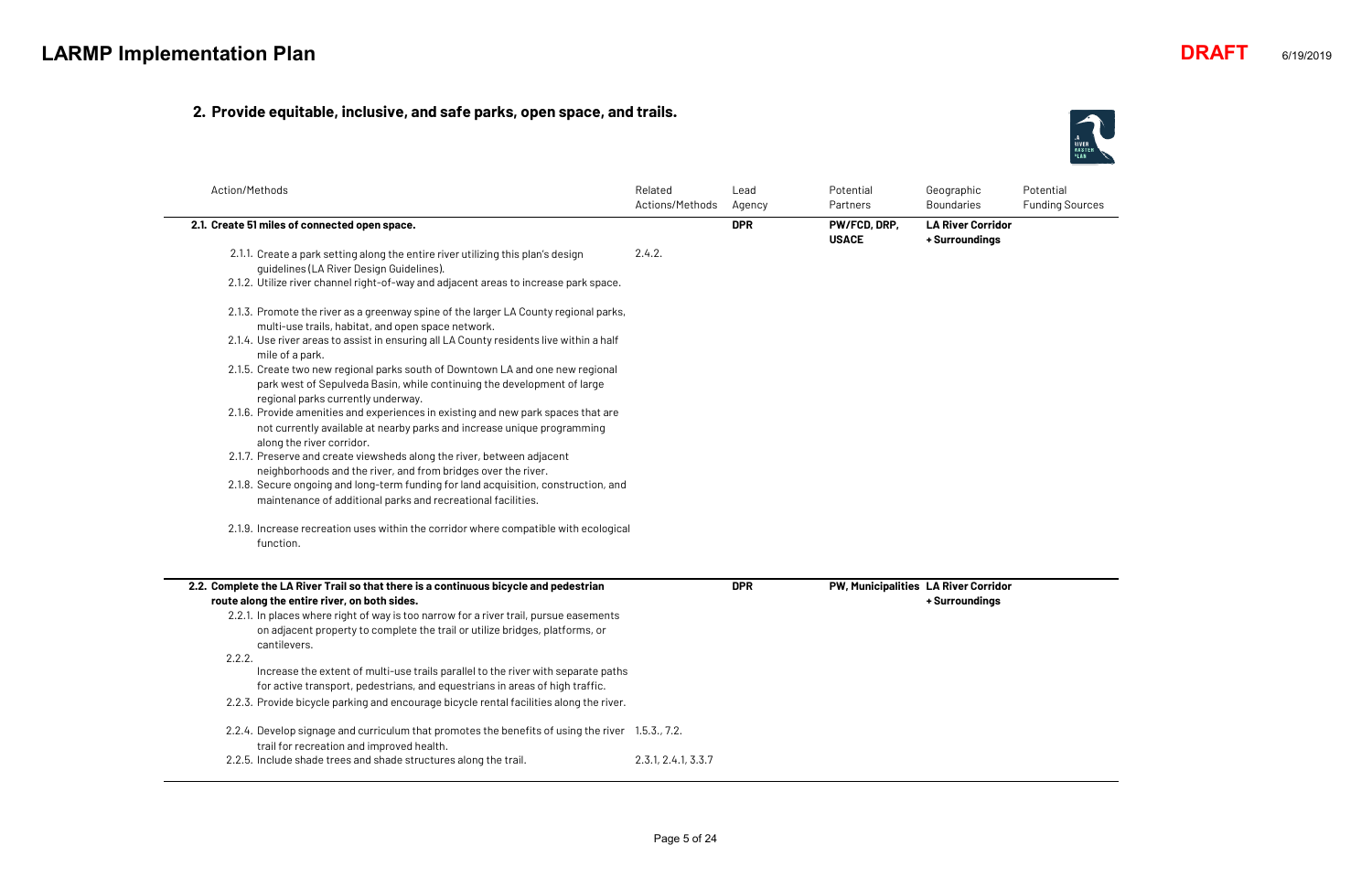## **2. Provide equitable, inclusive, and safe parks, open space, and trails.**

| Action/Methods                                                                                                                                                                                                                                                                                                                                                                                                   | Related<br>Actions/Methods                                             | l ead<br>Agency | Potential<br>Partners         | Geographic<br><b>Boundaries</b>            |
|------------------------------------------------------------------------------------------------------------------------------------------------------------------------------------------------------------------------------------------------------------------------------------------------------------------------------------------------------------------------------------------------------------------|------------------------------------------------------------------------|-----------------|-------------------------------|--------------------------------------------|
| 2.3. Provide support facilities at a regular cadence along the length of the river, on both                                                                                                                                                                                                                                                                                                                      |                                                                        | <b>PW</b>       | <b>DPR</b>                    | <b>LA River Corridor</b>                   |
| sides.                                                                                                                                                                                                                                                                                                                                                                                                           |                                                                        |                 |                               |                                            |
| 2.3.1. Ensure there is a shaded place to rest every half mile, on average, along the<br>river.<br>2.3.2. Ensure there is access to a public restroom every mile, on average, along the<br>river.<br>2.3.3. Ensure there is wayfinding information at river access points and every half<br>mile, on average, along the river.<br>2.3.4. Supplement County facilities and services with concessionaire agreements | 2.2.5                                                                  |                 |                               |                                            |
| for food, convenience item sales, recreation equipment rentals, recreation<br>instruction, and quided tours.<br>2.3.5. Ensure there are trash receptacles at a regular cadence along the river on<br>both sides.                                                                                                                                                                                                 |                                                                        |                 |                               |                                            |
| 2.4. Ensure design excellence within and along the river corridor                                                                                                                                                                                                                                                                                                                                                |                                                                        | <b>PW</b>       | DPR,<br><b>Municipalities</b> | <b>LA River Corridor</b><br>+ Surroundings |
| 2.4.1. Utilize unified design guidelines for adjacent parks and river amenities that<br>are flexible enough to reflect the diversity of local communities. (LA River<br>Design Guidelines).                                                                                                                                                                                                                      |                                                                        |                 |                               |                                            |
| 2.4.2. Encourage local jurisdictions to adopt this plan's design quidelines (LA River<br>Design Guidelines).                                                                                                                                                                                                                                                                                                     | 1.5.1, 2.2.5, 2.5.1,<br>2.5.2., 3.2.6, 3.4.,<br>4.2.4., 6.6.2., 8.1.3. |                 |                               |                                            |
| 2.4.3. Require this plan's quidelines (LA River Design Guidelines) be followed for all<br>projects permitted by the County, constructed on County property, or funded<br>by the County.                                                                                                                                                                                                                          | 2.1.1.                                                                 |                 |                               |                                            |



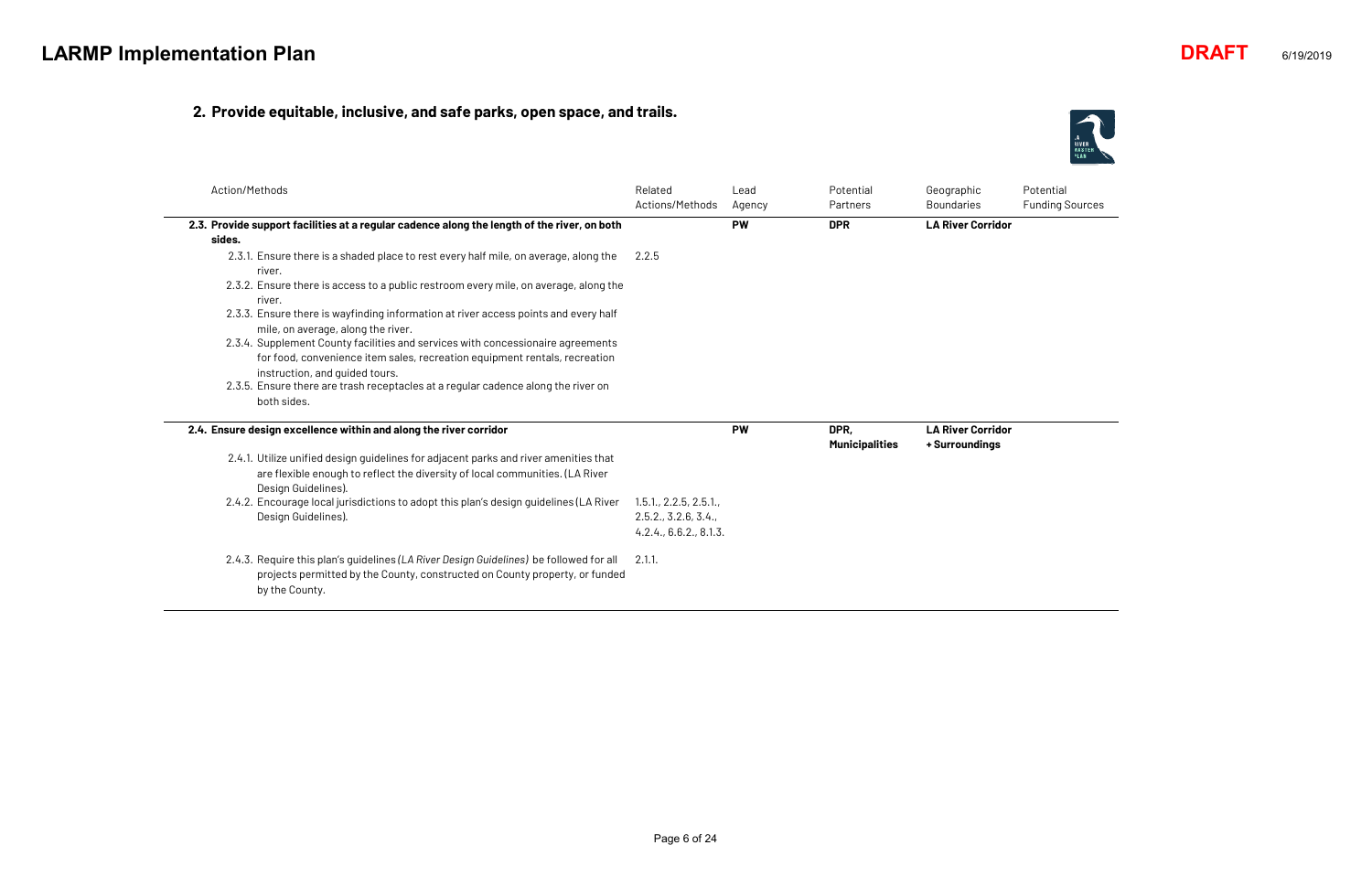## **2. Provide equitable, inclusive, and safe parks, open space, and trails.**

| Action/Methods                                                                                                                                                                                                                                   | Related<br>Actions/Methods                                 | Lead<br>Agency | Potential<br>Partners                                                                                                        | Geographic<br><b>Boundaries</b>            |
|--------------------------------------------------------------------------------------------------------------------------------------------------------------------------------------------------------------------------------------------------|------------------------------------------------------------|----------------|------------------------------------------------------------------------------------------------------------------------------|--------------------------------------------|
| 2.5. Encourage compatibility of the river and adjacent land uses.                                                                                                                                                                                | 7.5.                                                       | <b>DRP</b>     | <b>Municipalities</b>                                                                                                        | <b>LA River Corridor</b><br>+ Surroundings |
| 2.5.1. Encourage the entire river channel and corridor to be zoned as open space.                                                                                                                                                                | 1.5.1., 2.4.1., 2.5.2.,<br>3.4., 4.2.4., 6.6.2.,<br>8.1.3. |                |                                                                                                                              |                                            |
| 2.5.2. Encourage the re-zoning of incompatible land uses, such as waste sites,<br>adjacent to the river, where feasible.                                                                                                                         | 1.5.1, 2.4.1, 2.5.1,<br>3.4., 4.2.4., 6.6.2.,<br>8.1.3.    |                |                                                                                                                              |                                            |
| 2.5.3. Develop buffering strategies to mitigate air quality and other impacts of<br>incompatible uses, such as industrial uses, that are expected to remain<br>adjacent to the river.                                                            | 3.3.4., 3.4.3                                              |                |                                                                                                                              |                                            |
| 2.5.4. Use County and local development and zoning review processes to ensure<br>compatibility and, where feasible, add new river-adjacent amenities.                                                                                            |                                                            |                |                                                                                                                              |                                            |
| 2.6. Repurpose single-use spaces, such as power-line easements, rail rights-of-way, or<br>flood infrastructure, to serve multiple functions such as multi-use trails or habitat.                                                                 |                                                            | <b>DRP</b>     | PW, DPR, County<br><b>Counsel, Utility</b><br><b>Providers, CSO</b>                                                          | <b>LA County</b>                           |
| 2.6.1. Develop master agreements with utilities for easements to maximize use of<br>ground space under overhead or above buried utility lines for parks, open<br>space, and trails.                                                              |                                                            |                |                                                                                                                              |                                            |
| 2.6.2. Discuss options to create multi-use space with private rail companies.<br>2.6.3. Foster opportunities for urban agriculture to encourage access to local<br>healthy foods.                                                                |                                                            |                |                                                                                                                              |                                            |
| 2.7. Promote life safety along the river.                                                                                                                                                                                                        |                                                            | <b>PW/FCD</b>  | DPR, Sheriff, Fire<br>Department,<br><b>Health Agency,</b><br><b>USACE, Municipal</b><br><b>Emergency</b><br><b>Services</b> | <b>LA River Corridor</b>                   |
| 2.7.1. Improve safety signage, including what to do in an emergency.<br>2.7.2. Utilize this plan's consistent 51-mile marker system (0 at Long Beach, 51 at<br>Canoga Park) to assist response teams in locating emergencies along the<br>river. | 1.5.2.                                                     |                |                                                                                                                              |                                            |
| 2.7.3. Ensure anchor points for swift water rescue teams.<br>2.7.4. Remove hazards and dangerous objects, such as old fencing, metal, or debris,<br>from the river corridor.                                                                     |                                                            |                |                                                                                                                              |                                            |



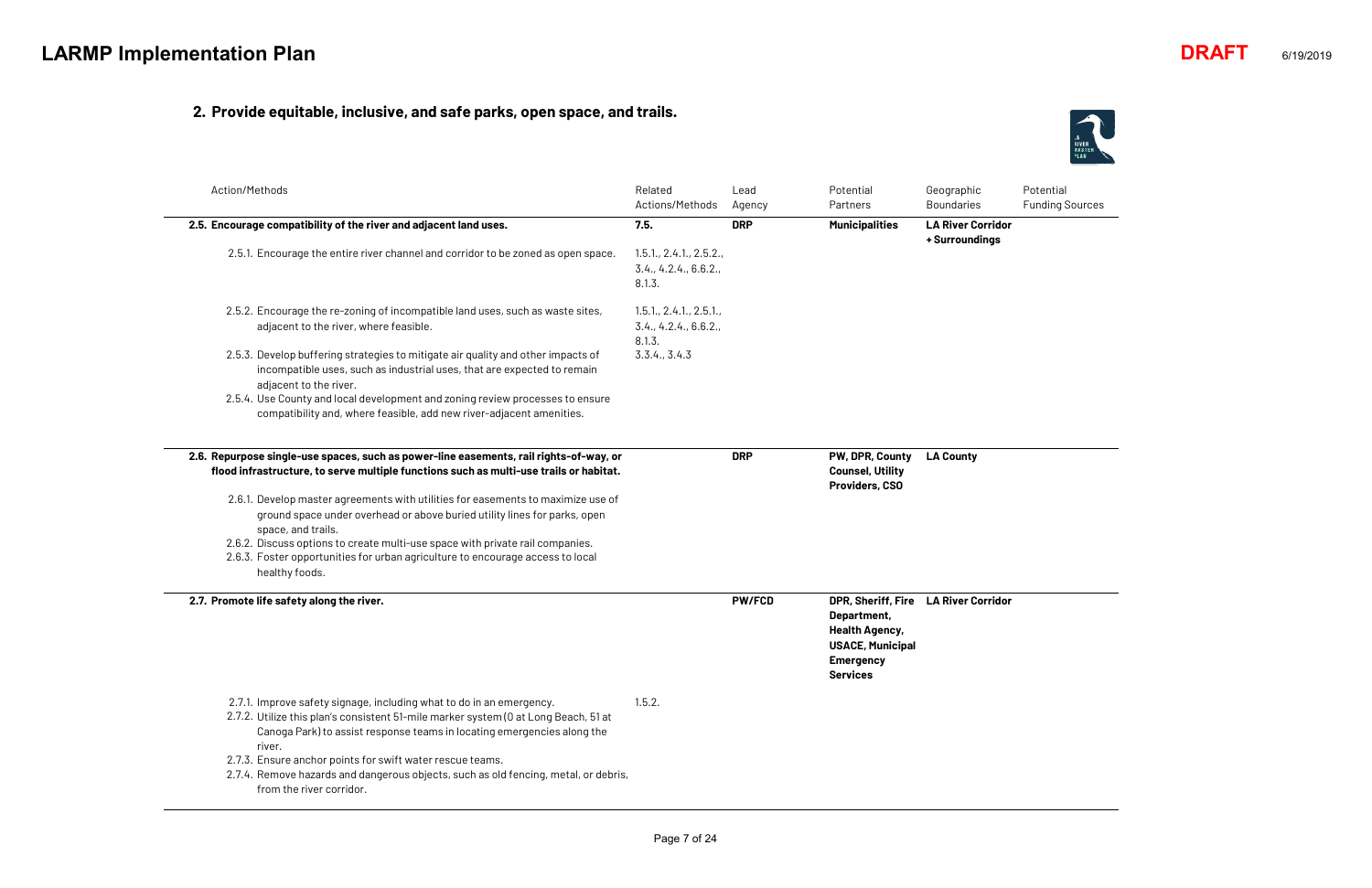#### **2. Provide equitable, inclusive, and safe parks, open space, and trails.**

Potential Funding Sources

| Action/Methods                                                                                                                                                                                                                                                                                                                                                                                                                                                           | Related<br>Actions/Methods | Lead<br>Agency | Potential<br><b>Partners</b>                                                                                                 | Geographic<br><b>Boundaries</b> |
|--------------------------------------------------------------------------------------------------------------------------------------------------------------------------------------------------------------------------------------------------------------------------------------------------------------------------------------------------------------------------------------------------------------------------------------------------------------------------|----------------------------|----------------|------------------------------------------------------------------------------------------------------------------------------|---------------------------------|
| 2.8. Promote public safety along the river.                                                                                                                                                                                                                                                                                                                                                                                                                              |                            | <b>PW/FCD</b>  | DPR, Sheriff, Fire<br>Department,<br><b>Health Agency,</b><br><b>USACE, Municipal</b><br><b>Emergency</b><br><b>Services</b> | <b>LA River Corridor</b>        |
| 2.8.1. Coordinate with the River Rangers program.<br>2.8.2. Ensure adequate and consistent lighting along the river trail that complies<br>with quidelines to reduce light pollution.<br>2.8.3. Ensure emergency phones are located along the river trail.<br>2.8.4. Utilize CPTED (Crime Prevention Through Environmental Design) principles in<br>projects.<br>2.8.5. Encourage adjacent neighborhood watch groups to include the river in their<br>area of influence. | 6.8.4, 7.2.3               |                |                                                                                                                              |                                 |

2.8.6. Consider the use of video monitoring systems in isolated locations.



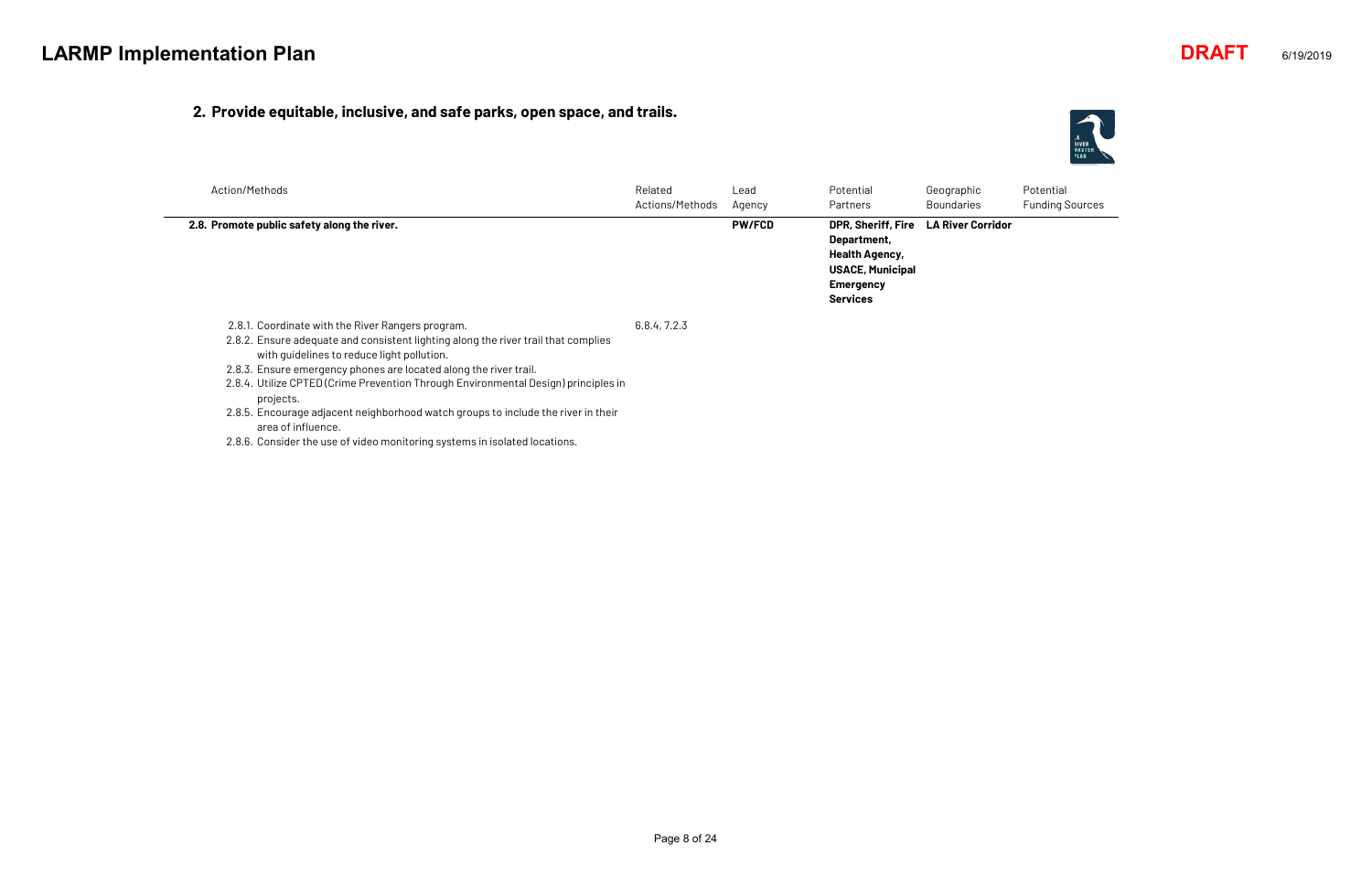## **3. Support healthy, connected ecosystems.**

| Action/Methods                                                                                                                                                                                                                                                                                                                    | Related<br>Actions/Methods | Lead<br>Agency | Potential<br>Partners                                             | Geographic<br><b>Boundaries</b> |
|-----------------------------------------------------------------------------------------------------------------------------------------------------------------------------------------------------------------------------------------------------------------------------------------------------------------------------------|----------------------------|----------------|-------------------------------------------------------------------|---------------------------------|
| 3.1. Increase ecosystem function along the river corridor.                                                                                                                                                                                                                                                                        |                            | <b>PW/FCD</b>  | DPR, NHM, Other<br>NGOs (e.g. Heal<br>the Bay, TNC, TPL,<br>etc.) | <b>LA River Corridor</b>        |
| 3.1.1. Prioritize projects that include improvements to ecosystem function.<br>3.1.2. Collaborate to collect data on ecosystem function within the LA River<br>watershed and along the LA River corridor.                                                                                                                         | 3.1.3, 3.3.6               |                |                                                                   |                                 |
| 3.1.3. Collaborate with scientific research teams to increase the knowledge<br>available about wildlife along the LA River and create species profiles for<br>different conditions along the river.                                                                                                                               | 3.1.2                      |                |                                                                   |                                 |
| 3.1.4. Continue to track the Regional Water Quality Control Board Environmental<br>Flows study to determine habitat opportunities.                                                                                                                                                                                                | 8.5.3                      |                |                                                                   |                                 |
| 3.2. Increase plant species biodiversity, and focus on the use of local California native<br>plants in and around the river corridor.                                                                                                                                                                                             |                            | <b>PW</b>      | DPR, NHM, CSO                                                     | <b>LA County</b>                |
| 3.2.1. Develop reach specific plant species guidelines related to ecological zones<br>along the river with keystone species to create desirable ecosystems.                                                                                                                                                                       |                            |                |                                                                   |                                 |
| 3.2.2. Consider long-term trends, such as population growth, climate change, future 3.2.4.<br>water regimes, resiliency, and sustainability, to create adaptive and dynamic<br>biodiversity plans that are resilient to the urban context.<br>3.2.3. Incentivize the creation of nurseries along the river that can supply native |                            |                |                                                                   |                                 |
| plants for new, large river parks.<br>3.2.4. Develop plant palettes that make the river a planned reserve for plant<br>biodiversity as climate changes.                                                                                                                                                                           | 3.2.2, 3.2.6               |                |                                                                   |                                 |
| 3.2.5. Actively manage and remove invasive species from the river corridor and<br>adjacent areas utilizing best management practices.                                                                                                                                                                                             | 1.1.4., 1.2.6.             |                |                                                                   |                                 |
| 3.2.6. Utilize locally sourced native seed on projects.                                                                                                                                                                                                                                                                           | 2.4.1, 3.2.4, 3.5.1        |                |                                                                   |                                 |



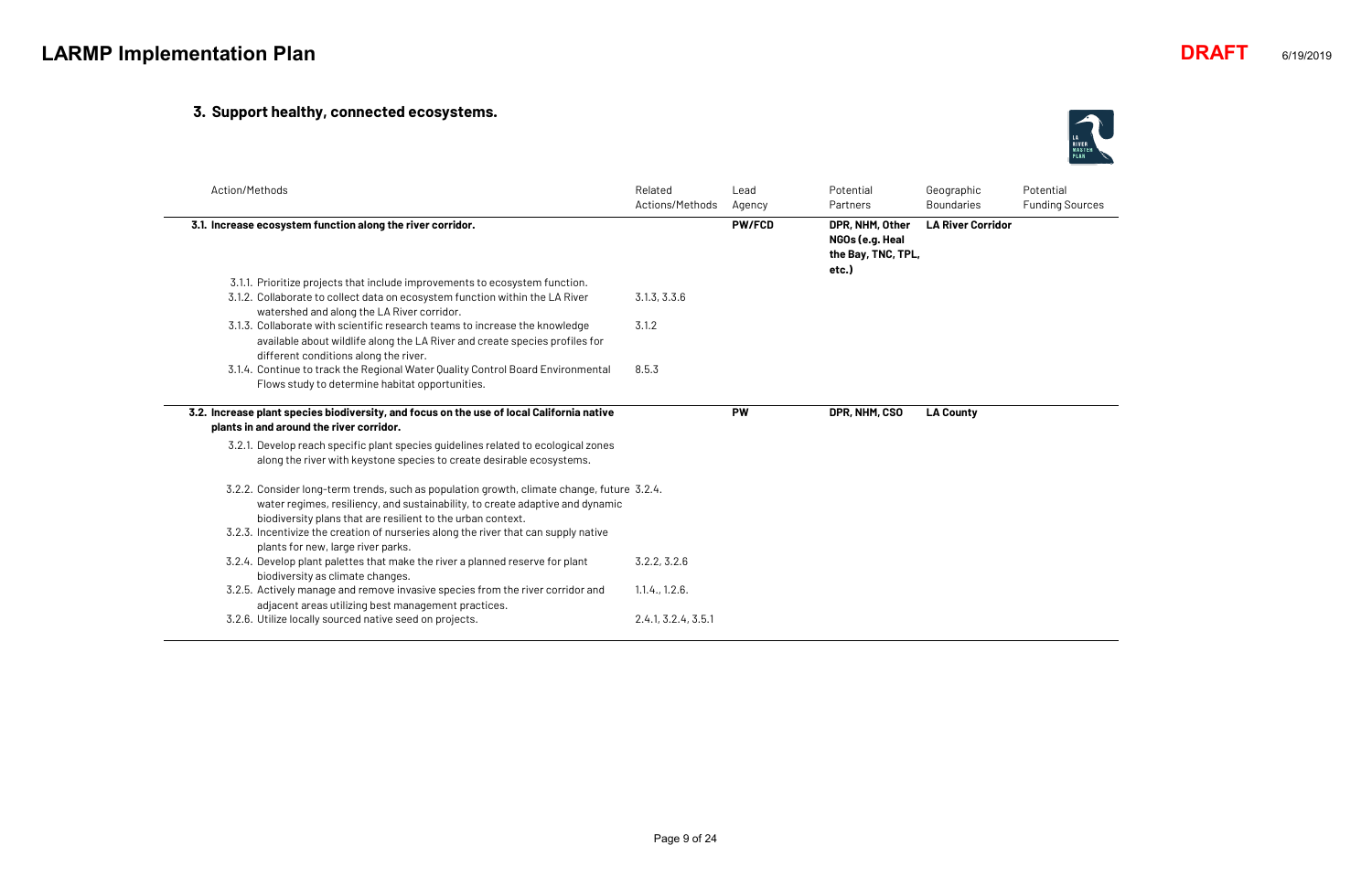## **3. Support healthy, connected ecosystems.**

| Action/Methods                                                                                                                                                                                                                                                                                                                                                                                                                                                                                        | Related<br>Actions/Methods                                | Lead<br>Agency | Potential<br>Partners | Geographic<br><b>Boundaries</b>            |
|-------------------------------------------------------------------------------------------------------------------------------------------------------------------------------------------------------------------------------------------------------------------------------------------------------------------------------------------------------------------------------------------------------------------------------------------------------------------------------------------------------|-----------------------------------------------------------|----------------|-----------------------|--------------------------------------------|
| 3.3. Create a connective network of habitat patches and corridors to facilitate the<br>movement of wildlife and support a diverse ecological community.<br>3.3.1. Identify and utilize key sections of the river corridor itself to increase habitat<br>areas.<br>3.3.2. Create habitat "stepping stones" patches in areas that are densely developed<br>and do not have existing significant ecosystem functions.<br>3.3.3. Promote the creation of linkages between upland and riparian ecosystems. |                                                           | <b>PW</b>      | DPR, NHM, CSO         | <b>LA County</b>                           |
| 3.3.4. Promote the creation of vegetated buffers at the edges of existing significant 2.5.3.<br>habitat areas as well as between habitat areas and vehicular areas.                                                                                                                                                                                                                                                                                                                                   |                                                           |                |                       |                                            |
| 3.3.5. Protect and enhance existing native, resilient, and biodiverse ecosystems<br>(Plant communities are defined in the LA River Design Guidelines).<br>3.3.6. Support, in parallel with regional efforts, a reach specific regime for low flows 3.1.2<br>in the river that contributes to ecological function.<br>3.3.7. Where possible, plant a continuous greenway of trees for increased cooling,<br>forage, and roosting and nesting habitat.                                                  | 2.2.5                                                     |                |                       |                                            |
| 3.4. Encourage cities along the river to adopt sustainability strategies.                                                                                                                                                                                                                                                                                                                                                                                                                             | 1.5.1, 2.4.1, 2.5.1,<br>2.5.2., 4.2.4.,<br>6.6.2., 8.1.3. | <b>CSO</b>     | <b>DRP</b>            | <b>LA River Corridor</b><br>+ Surroundings |
| 3.4.1. Provide technical assistance to cities seeking to develop or improve<br>sustainability or climate plans.<br>3.4.2. Encourage cities to require LEED certification, ENVISION, or comparable                                                                                                                                                                                                                                                                                                     | 3.4.3                                                     |                |                       |                                            |
| standards, for public projects.<br>3.4.3. Encourage cities to utilize nature-based approaches to projects.                                                                                                                                                                                                                                                                                                                                                                                            | 2.1, 2.5.3, 3.4.2,<br>3.6.2, 9.1                          |                |                       |                                            |



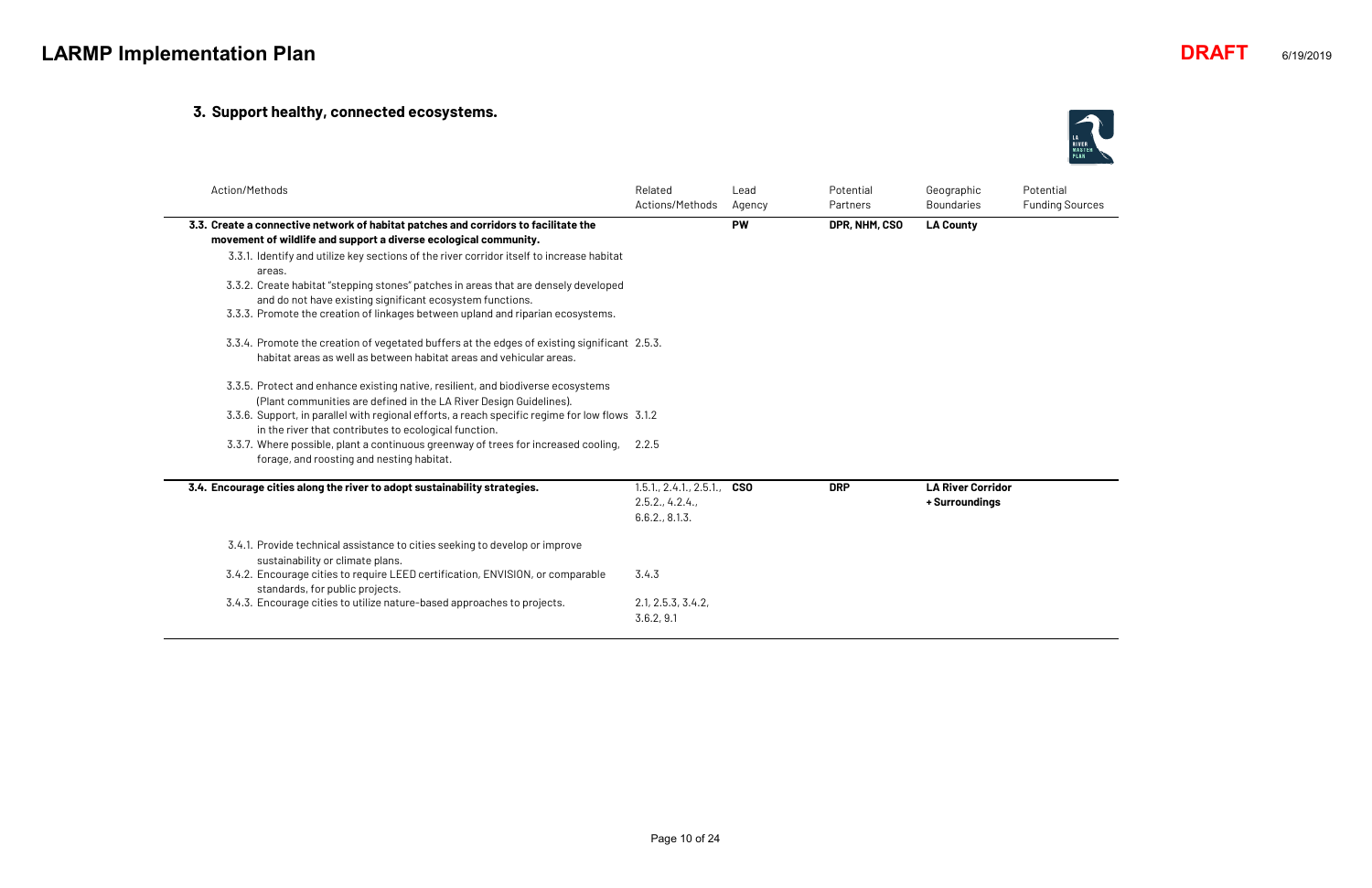#### **3. Support healthy, connected ecosystems.**

| Action/Methods                                                                                                                                                                                                                                | Related<br>Actions/Methods | Lead<br>Agency | Potential<br>Partners            | Geographic<br><b>Boundaries</b>            |
|-----------------------------------------------------------------------------------------------------------------------------------------------------------------------------------------------------------------------------------------------|----------------------------|----------------|----------------------------------|--------------------------------------------|
| 3.5. Use environmentally responsible practices for operations and maintenance of the<br>river channel and adjacent lands.                                                                                                                     |                            | <b>PW</b>      | DPR, NHM,<br><b>GLACVCD, CSO</b> | <b>LA River Corridor</b><br>+ Surroundings |
| 3.5.1. Train maintenance staff to work with native ecosystems.<br>3.5.2. Ensure pest management and vector control is incorporated early during<br>project development and coordinated with the Greater LA County Vector<br>Control District. | 3.2.6                      |                |                                  |                                            |
| 3.5.3. Adopt Integrated Pest Management (IPM).                                                                                                                                                                                                |                            |                |                                  |                                            |
| 3.5.4. Limit pollution through the use of zero emission maintenance equipment.<br>3.5.5. Support the development of soil systems that can improve soil moisture<br>retention and plant health.                                                |                            |                |                                  |                                            |
| 3.5.6. Support water conservation strategies within the channel to balance water<br>supply needs between municipalities, ecosystems, and recreation.                                                                                          | 8.3.                       |                |                                  |                                            |
| 3.5.7. Eliminate the use of chemical herbicides in operations and maintenance.                                                                                                                                                                |                            |                |                                  |                                            |
| 3.6. Use the river corridor as a living laboratory where ongoing innovation is encouraged.                                                                                                                                                    |                            | <b>PW</b>      | NHM, CSO, DPR                    | <b>LA River Corridor</b><br>+ Surroundings |
| 3.6.1. Use pilot projects to promote innovation, such as methods for localized air<br>pollution mitigation, renewable power generation, natural solutions to water                                                                            | 9.2.4.                     |                |                                  |                                            |
| quality and runoff attenuation, increasing plant biodiversity, monitoring native<br>plants and wildlife, and the production of sustainable local resources.                                                                                   |                            |                |                                  |                                            |
| 3.6.2. Recognize exemplary projects along the LA River and watershed through the 3.4.3<br>LA County Green Leadership Awards Program.                                                                                                          |                            |                |                                  |                                            |



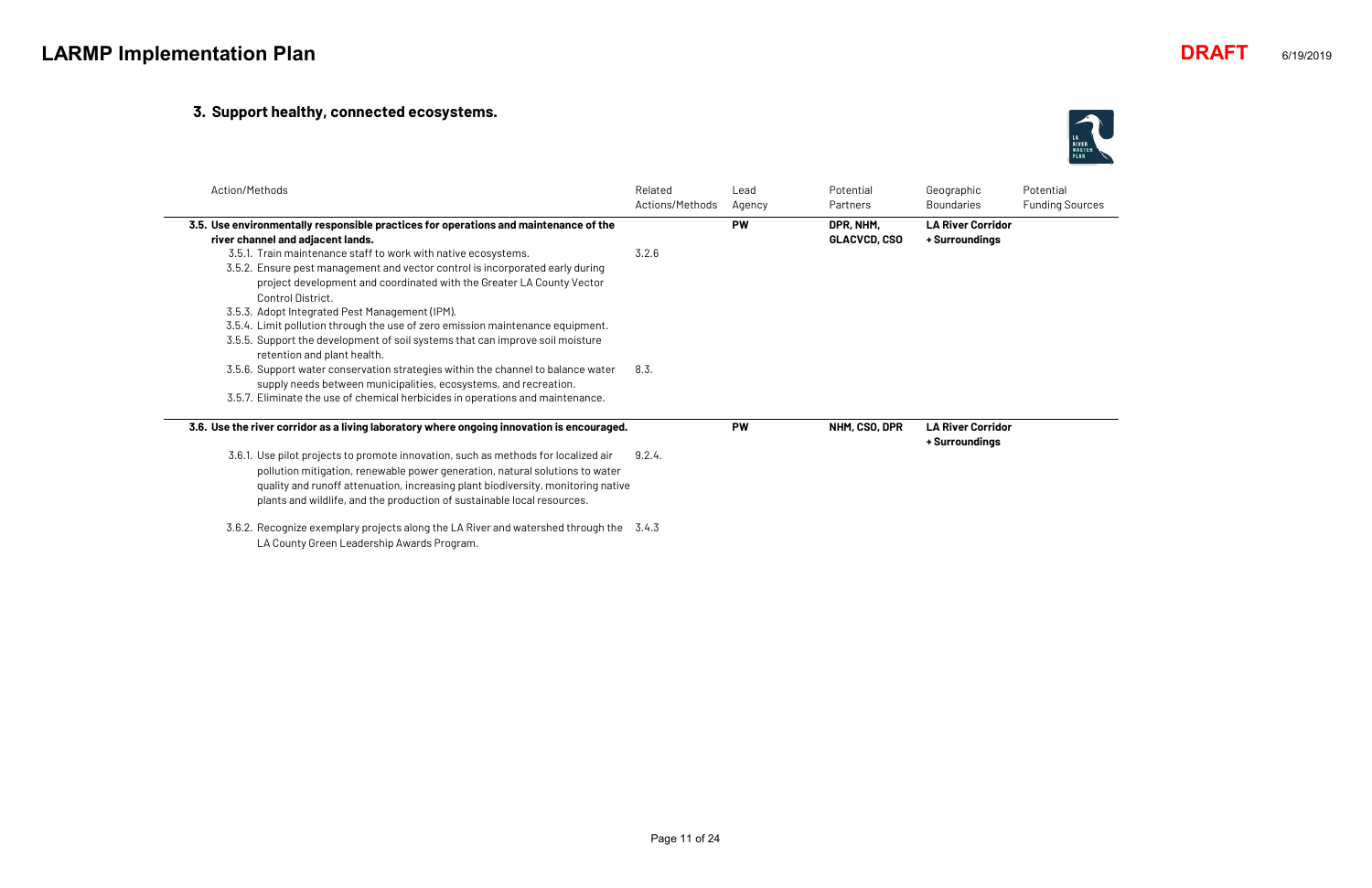#### **4. Enhance opportunities for equitable access to the river corridor.**

| Action/Methods                                                                                                                                                                                         | Related<br>Actions/Methods                              | Lead<br>Agency | Potential<br>Partners                                        | Geographic<br><b>Boundaries</b> |
|--------------------------------------------------------------------------------------------------------------------------------------------------------------------------------------------------------|---------------------------------------------------------|----------------|--------------------------------------------------------------|---------------------------------|
| 4.1. Create welcoming access points and gateways to the LA River and LA River Trail to<br>optimize access along its length, on both sides.                                                             |                                                         | <b>PW</b>      | <b>DPR</b>                                                   | <b>LA River Corridor</b>        |
| 4.1.1. Make the river trail and gateways universally accessible and inclusive.<br>4.1.2. Prioritize access for areas with limited access or areas that need<br>improvements to existing access points. |                                                         |                |                                                              |                                 |
| 4.1.3. Prioritize access near major destinations, including schools, libraries, parks, 7.1.3.<br>transit stops, and job centers.                                                                       |                                                         |                |                                                              |                                 |
| 4.2. Increase safe transportation routes to the river.                                                                                                                                                 |                                                         | <b>DPR</b>     | <b>Municipalities,</b><br>Caltrans, CSO, PW,<br><b>Metro</b> | <b>LA County</b>                |
| 4.2.1. Coordinate with LA County transportation plans, including Vision Zero, the Bicycle<br>Master Plan, and the Step by Step Pedestrian Plan.                                                        |                                                         |                |                                                              |                                 |
| 4.2.2. Provide pedestrian and bicycle connections across the river every half-mile.                                                                                                                    |                                                         |                |                                                              |                                 |
| 4.2.3. Require all new pedestrian or road bridges over the river to provide pedestrian<br>and bicycle access to the river trail.                                                                       |                                                         |                |                                                              |                                 |
| 4.2.4. Provide continuous pathways between the river and nearby recreation<br>spaces.                                                                                                                  |                                                         |                |                                                              |                                 |
| 4.2.5. Encourage cities to adopt complete streets policies to better connect<br>neighborhoods to the river.                                                                                            | 1.5.1, 2.4.1, 2.5.1,<br>2.5.2., 3.4., 6.6.2.,<br>8.1.3. |                |                                                              |                                 |
| 4.2.6. Increase the extent of multi-use trails that connect to the river with separate<br>paths for active transport, pedestrians, and equestrians.                                                    |                                                         |                |                                                              |                                 |
| 4.2.7. Coordinate with transportation planning to enhance public transit to and<br>along the river.                                                                                                    |                                                         |                |                                                              |                                 |
| 4.2.8. Coordinate with transportation planning to encourage transit lines that cross<br>the river to have stops that provide access to the river trail.                                                |                                                         |                |                                                              |                                 |
| 4.2.9. Promote the use of public transportation to connect to the river trail.                                                                                                                         |                                                         |                |                                                              |                                 |
| 4.2.10. Develop informational materials and signage that highlight the river as an                                                                                                                     |                                                         |                |                                                              |                                 |
| alterantive to other modes of transportation to major job centers and                                                                                                                                  |                                                         |                |                                                              |                                 |
| destinations.                                                                                                                                                                                          |                                                         |                |                                                              |                                 |



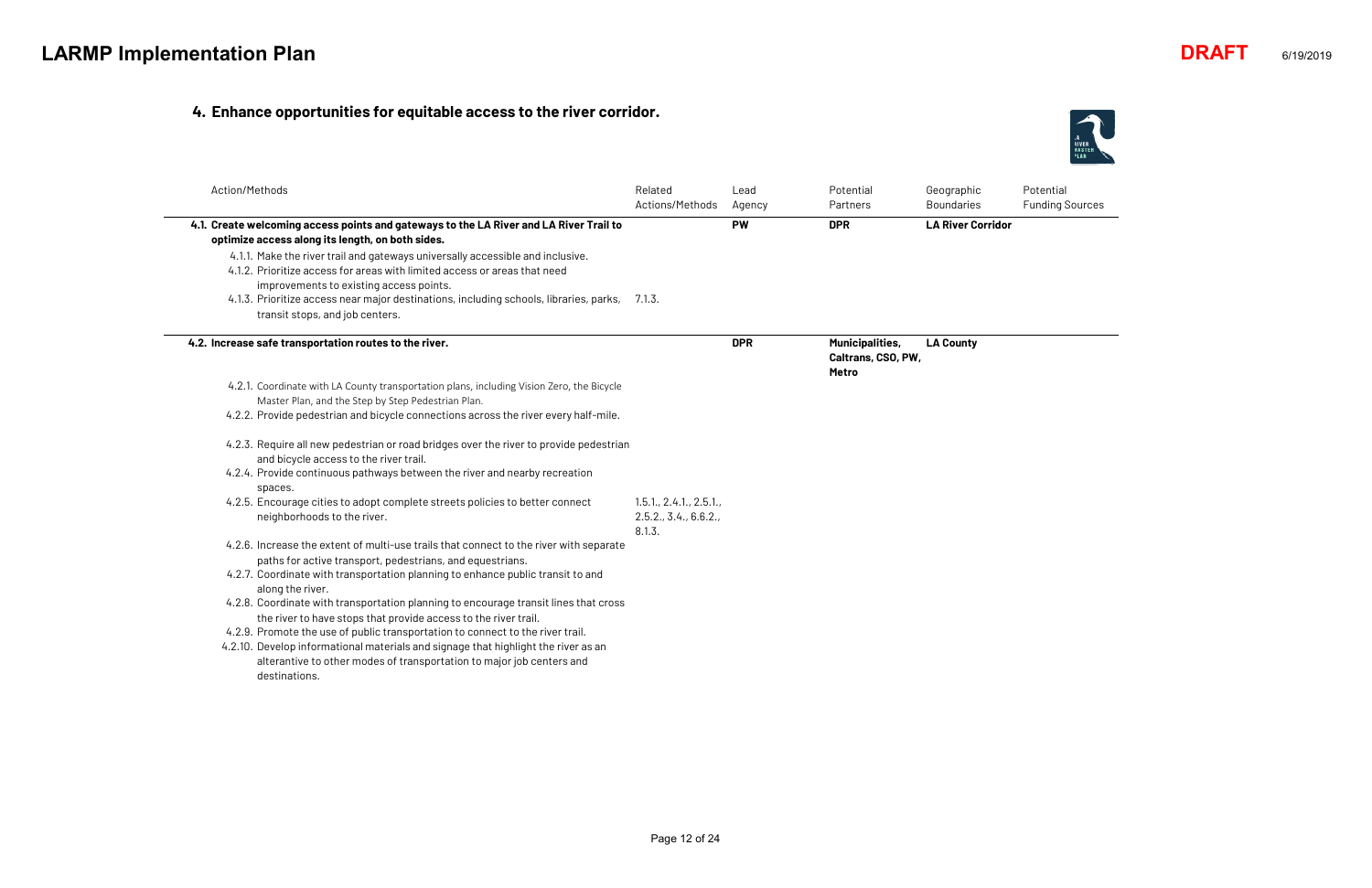#### **5. Embrace and enhance opportunities for local arts and culture.**

Potential Funding Sources

| Action/Methods                                                                                                                                       | Related<br>Actions/Methods | Lead<br>Agency | Potential<br>Partners | Geographic<br><b>Boundaries</b>            |
|------------------------------------------------------------------------------------------------------------------------------------------------------|----------------------------|----------------|-----------------------|--------------------------------------------|
| 5.1. Develop a comprehensive 51-mile arts and culture corridor along the river.                                                                      | 7.5.3.                     | <b>DAC</b>     | <b>PW</b>             | <b>LA River Corridor</b><br>+ Surroundings |
| 5.1.1. Site permanent civic art, temporary art installations, cultural amenities, and                                                                | 5.1.2, 5.2.1, 5.3.1,       |                |                       |                                            |
| cultural facilities along the river where appropriate.                                                                                               | 5.3.5                      |                |                       |                                            |
| 5.1.2. Encourage incubation of diverse talent through commissions for local as well 5.1.1                                                            |                            |                |                       |                                            |
| as regional and national artists and cultural organizations.                                                                                         |                            |                |                       |                                            |
| 5.1.2. Secure reliable funding for art and cultural projects along the river.                                                                        |                            |                |                       |                                            |
| 5.2. Integrate artists, cultural organizations, and community members in planning                                                                    |                            | <b>DAC</b>     | PW, DRP               | <b>LA County</b>                           |
| processes and project development along the river.                                                                                                   |                            |                |                       |                                            |
| 5.2.1. Create a framework for arts and cultural asset mapping to identify preliminary 5.1.1                                                          |                            |                |                       |                                            |
| resources and opportunities along the 51 miles of the LA River.                                                                                      |                            |                |                       |                                            |
| 5.2.2. Share, monitor, and cultivate the asset mapping on the LA County Department 5.2.3                                                             |                            |                |                       |                                            |
| of Arts and Culture website, and help reaffirm and build the LA River                                                                                |                            |                |                       |                                            |
| community as a vital and growing county resource.                                                                                                    |                            |                |                       |                                            |
| 5.2.3. Use both quantitative and qualitative data in planning arts and cultural<br>activities along the river.                                       | 5.2.2                      |                |                       |                                            |
| 5.3. Galvanize a LA River cultural identity.                                                                                                         |                            | <b>DAC</b>     |                       | <b>LA County</b>                           |
| 5.3.1. Activate the river by creating ongoing opportunities for cultural activities,<br>gatherings, festivals, art, and performance along the river. | 5.1.1                      |                |                       |                                            |
| 5.3.2. Actively promote river spaces to local groups and communities as available                                                                    |                            |                |                       |                                            |
| for their use.                                                                                                                                       |                            |                |                       |                                            |
| 5.3.3. Integrate civic art commissions and cultural engagement into the design of                                                                    |                            |                |                       |                                            |
| the river corridor, including interpretive signage, cultural markers, interactive                                                                    |                            |                |                       |                                            |
| displays and other media, cultural amenities, and cultural facilities.                                                                               |                            |                |                       |                                            |
|                                                                                                                                                      |                            |                |                       |                                            |
| 5.4 Streamline permitting processes for artwork and cultural activities along the river.                                                             |                            | <b>PW/FCD</b>  | <b>DAC</b>            | <b>LA County</b>                           |
| 5.4.1. Simplify permitting for permanent art along the river.                                                                                        |                            |                |                       |                                            |
| $E/L2$ Cimplify permitting for bolding quante and performance along the river                                                                        |                            |                |                       |                                            |

5.4.2. Simplify permitting for holding events and performances along the river.



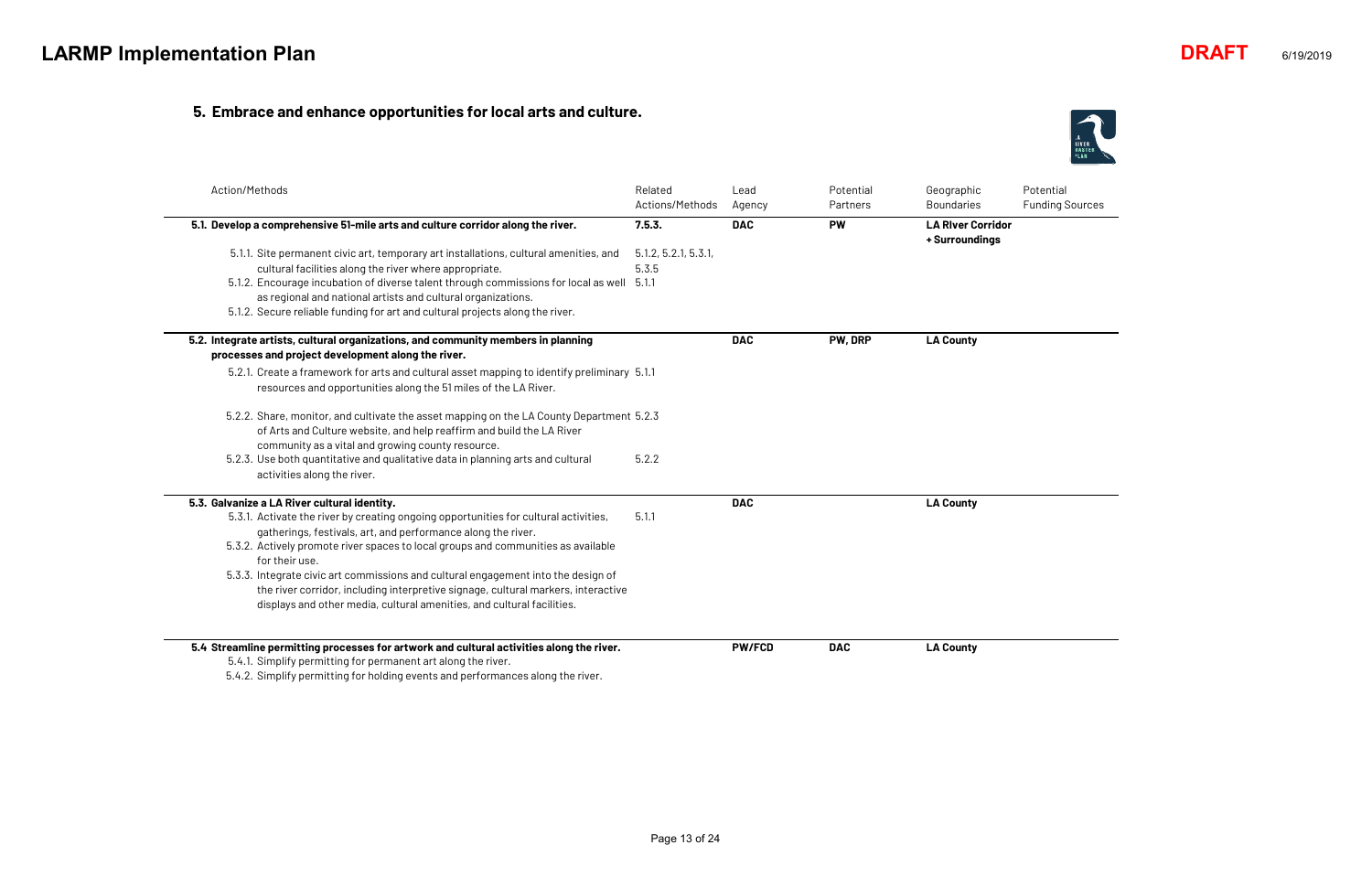#### **6. Address potential adverse impacts to housing affordability and people experiencing homelessness.**

| Action/Methods                                                                                                                                                                                                                                                                                                                                                                                                                                                                                                                                                                                                                                                                                                                                                                                                                                                                                                                                                                                                                                                                                                                                                                                                                                                                                                                                                                                                                                                                                                   | Related<br>Actions/Methods | Lead<br>Agency | Potential<br>Partners                        | Geographic<br><b>Boundaries</b>            |
|------------------------------------------------------------------------------------------------------------------------------------------------------------------------------------------------------------------------------------------------------------------------------------------------------------------------------------------------------------------------------------------------------------------------------------------------------------------------------------------------------------------------------------------------------------------------------------------------------------------------------------------------------------------------------------------------------------------------------------------------------------------------------------------------------------------------------------------------------------------------------------------------------------------------------------------------------------------------------------------------------------------------------------------------------------------------------------------------------------------------------------------------------------------------------------------------------------------------------------------------------------------------------------------------------------------------------------------------------------------------------------------------------------------------------------------------------------------------------------------------------------------|----------------------------|----------------|----------------------------------------------|--------------------------------------------|
| 6.1. Create an ongoing forum for the coordination of housing and community stabilization<br>strategies along the river.                                                                                                                                                                                                                                                                                                                                                                                                                                                                                                                                                                                                                                                                                                                                                                                                                                                                                                                                                                                                                                                                                                                                                                                                                                                                                                                                                                                          |                            | <b>CEO</b>     | DRP,<br><b>Municipalities,</b><br><b>CSO</b> | <b>LA River Corridor</b><br>+ Surroundings |
| 6.1.1. To ensure oversight and implementation of housing and community<br>stabilization strategies, establish an LA River Housing Affordability Task<br>Force that includes representatives from the County and river adjacent cities,<br>as well as key community stakeholders, including affordable housing<br>advocates and representatives of communities directly experiencing<br>displacement. Provide funding for staffing or consultants to support the Task<br>Force.                                                                                                                                                                                                                                                                                                                                                                                                                                                                                                                                                                                                                                                                                                                                                                                                                                                                                                                                                                                                                                   |                            |                |                                              |                                            |
| 6.2. Require a housing affordability assessment be completed as part of the planning for 7.5.8.<br>all sizable river improvement projects.<br>6.2.1. Create an ongoing forum for the coordination of housing and community<br>stabilization strategies along the river.<br>6.2.1. Prior to committing County resources to river projects or approving permits<br>that impact the river right-of-way, require completion of a concise<br>assessment of affordable housing needs and opportunities. The extent of<br>analysis required should vary depending on the scale of the river project, but<br>each assessment should include:<br>• an analysis of the potential impact of the proposed project on housing<br>affordability and displacement.<br>• a summary of existing affordable housing programs and projects serving the<br>community including any existing affordable housing developments with<br>affordability restrictions scheduled to expire.<br>• a 'community roadblock analysis' which identifies local barriers to approval of<br>supportive housing in the surrounding community.<br>. an analysis of the existing stock of currently unsubsidized but affordable<br>market rate rental housing in the area surrounding the project<br>• a list of specific sites which could be appropriate for development of<br>supportive housing for persons experiencing homelessness.<br>. an affordable and supportive housing strategy outline tailored to the local<br>needs and opportunities. |                            | <b>PW/FCD</b>  | <b>CEO</b>                                   | <b>LA River Corridor</b><br>+ Surroundings |



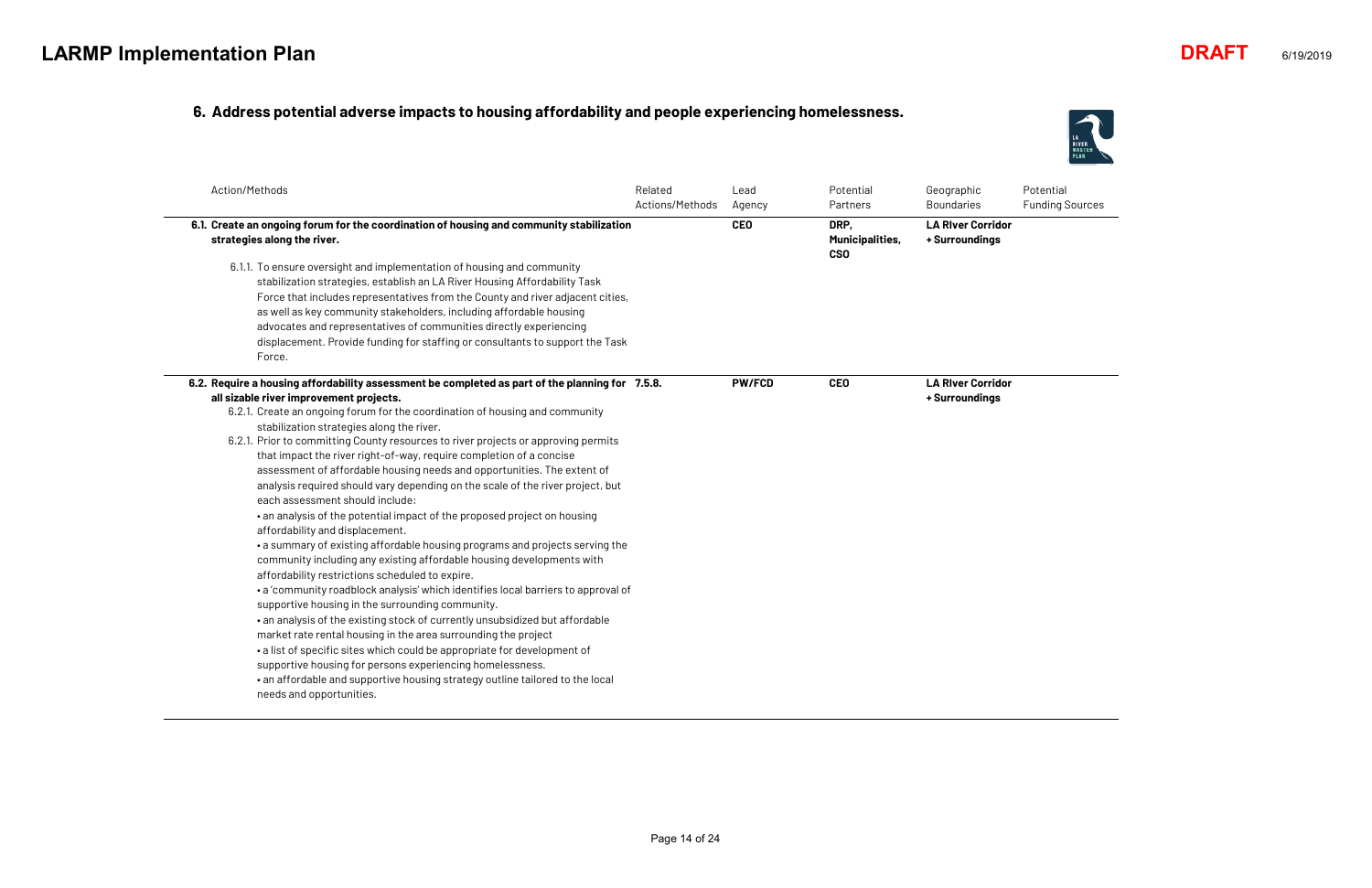#### **6. Address potential adverse impacts to housing affordability and people experiencing homelessness.**

| Related<br>Actions/Methods                                                                                                                                                                                                                                                                                                                                                                                                                                                                                  | Lead<br>Agency                                                                                                                                                                                                                                          | Potential<br>Partners | Geographic<br><b>Boundaries</b>            |
|-------------------------------------------------------------------------------------------------------------------------------------------------------------------------------------------------------------------------------------------------------------------------------------------------------------------------------------------------------------------------------------------------------------------------------------------------------------------------------------------------------------|---------------------------------------------------------------------------------------------------------------------------------------------------------------------------------------------------------------------------------------------------------|-----------------------|--------------------------------------------|
|                                                                                                                                                                                                                                                                                                                                                                                                                                                                                                             | CEO                                                                                                                                                                                                                                                     | DRP, CDC,             | <b>LA River Corridor</b><br>+ Surroundings |
| homeownership units in both new construction and preservation buildings.                                                                                                                                                                                                                                                                                                                                                                                                                                    |                                                                                                                                                                                                                                                         | <b>LACDA</b>          |                                            |
|                                                                                                                                                                                                                                                                                                                                                                                                                                                                                                             |                                                                                                                                                                                                                                                         |                       |                                            |
|                                                                                                                                                                                                                                                                                                                                                                                                                                                                                                             |                                                                                                                                                                                                                                                         |                       |                                            |
| 6.3.3. Designate river adjacent communities at risk of increased displacement as                                                                                                                                                                                                                                                                                                                                                                                                                            |                                                                                                                                                                                                                                                         |                       |                                            |
|                                                                                                                                                                                                                                                                                                                                                                                                                                                                                                             |                                                                                                                                                                                                                                                         |                       |                                            |
| vouchers to area homeowners who build new Accessory Dwelling Units and                                                                                                                                                                                                                                                                                                                                                                                                                                      |                                                                                                                                                                                                                                                         |                       |                                            |
|                                                                                                                                                                                                                                                                                                                                                                                                                                                                                                             |                                                                                                                                                                                                                                                         |                       |                                            |
|                                                                                                                                                                                                                                                                                                                                                                                                                                                                                                             |                                                                                                                                                                                                                                                         |                       |                                            |
|                                                                                                                                                                                                                                                                                                                                                                                                                                                                                                             |                                                                                                                                                                                                                                                         |                       |                                            |
| 6.4.1. Commission a study to identify all public agency owned land within one mile of<br>. Initially target land acquisition efforts largely (but not exclusively) in areas<br>• Partner with local agencies and community-based organizations to manage<br>community planning processes to identify local priorities for development in<br>• Manage RFPs or other public process for selecting housing developers for<br>• Transfer ownership of land to local nonprofit housing providers, or other long- |                                                                                                                                                                                                                                                         |                       | <b>LA River Corridor</b><br>+ Surroundings |
|                                                                                                                                                                                                                                                                                                                                                                                                                                                                                                             | Ownership Program (HOP) to provide additional affordable homeownership<br>6.3.4. Replicate and expand the County's recent pilot program to provide tenant rent<br>6.3.5. Publicly report on the progress toward this goal annually through the LA River | <b>CEO</b>            | <b>Municipalities,</b>                     |



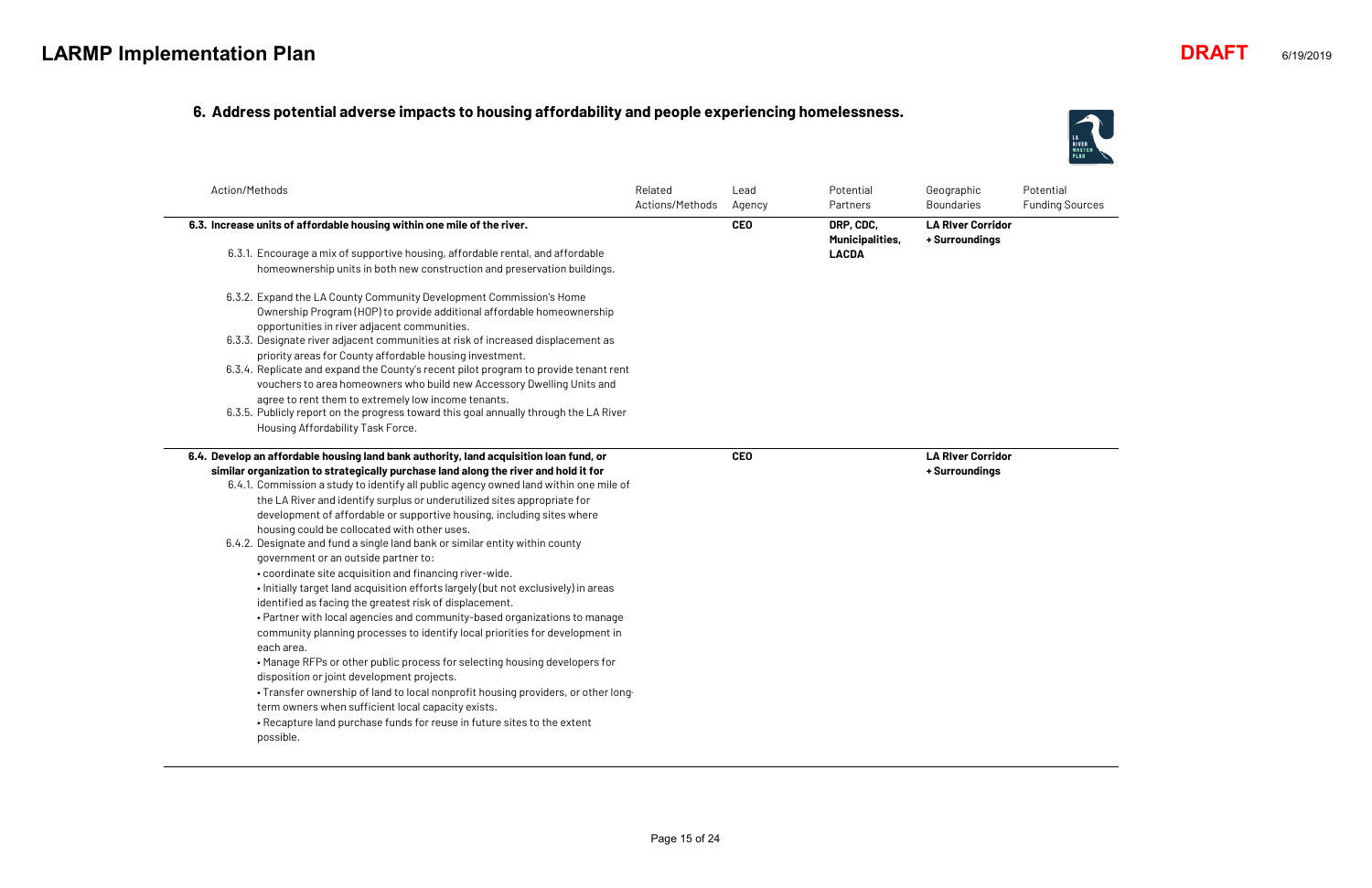#### **6. Address potential adverse impacts to housing affordability and people experiencing homelessness.**

| Action/Methods                                                                                                                                                                                                                                                                                                                                                                                                                                                                                                                                                                                                                                                                                                                                                                                                                                                                                                                                                                                                                                                                                                                                                                                                                                             | Related<br>Actions/Methods     | Lead<br>Agency | Potential<br>Partners         | Geographic<br><b>Boundaries</b> |
|------------------------------------------------------------------------------------------------------------------------------------------------------------------------------------------------------------------------------------------------------------------------------------------------------------------------------------------------------------------------------------------------------------------------------------------------------------------------------------------------------------------------------------------------------------------------------------------------------------------------------------------------------------------------------------------------------------------------------------------------------------------------------------------------------------------------------------------------------------------------------------------------------------------------------------------------------------------------------------------------------------------------------------------------------------------------------------------------------------------------------------------------------------------------------------------------------------------------------------------------------------|--------------------------------|----------------|-------------------------------|---------------------------------|
| 6.5. Secure funding for affordable housing in parallel with funding for river projects.<br>6.5.1. As new financing tools are created to fund river improvements, set aside a<br>portion of funding to support land acquisition and affordable housing<br>whenever possible. While many infrastructure financing sources will not allow<br>use for affordable housing, using a portion of river specific funding for<br>housing, when possible, can leverage additional affordable housing financing<br>and expand the amount of affordable housing built adjacent to the river.<br>6.5.2. Commission a study of the potential for an affordable housing specific tax<br>increment financing tool as a means of significantly expanding funding for<br>affordable housing along the river by capturing a small share of future growth<br>in property tax revenue exclusively for affordable housing.<br>6.5.3. Leverage existing housing subsidies to finance permanent supportive housing<br>for people formerly experiencing homelessness on key sites adjacent to the<br>river.<br>6.5.4. Require all residential projects with a commitment of County resources, such<br>as funding or land, to set aside at least 25% of the units to be affordable to |                                | <b>CEO</b>     | <b>PW</b>                     | <b>LA County</b>                |
| extremely low, very low, and low income households.<br>6.6. Incentivize stronger tenant protection policies along the river.                                                                                                                                                                                                                                                                                                                                                                                                                                                                                                                                                                                                                                                                                                                                                                                                                                                                                                                                                                                                                                                                                                                               |                                | <b>DCBA</b>    | Municipalities,<br><b>DRP</b> | <b>LA River Corridor</b>        |
| 6.6.1. Develop resources to expand tenant education and counseling, and inform<br>tenants living adjacent to river improvement projects about the availability of<br>counseling services, including those available through LA County Department<br>of Consumer and Business Affairs.<br>6.6.2. Develop resources and provide technical assistance to encourage cities to<br>adopt stronger tenant protection policies, including rent stabilization and just 2.5.2., 3.4., 4.2.4.,<br>cause for evictions.<br>6.6.3. Fund a grant program to provide staffing support to community-based<br>organizations in high-risk communities to conduct direct outreach and<br>counseling to tenants at risk of displacement.<br>6.6.4. Expand County funding for eviction legal defense services for tenants, and<br>target this resource to areas of the county (including many river adjacent<br>communities) likely to experience concentrated displacement.<br>6.6.5. Prioritize river investment programs in communities that have established<br>tenant protections.                                                                                                                                                                                         | 1.5.1, 2.4.1, 2.5.1,<br>8.1.3. |                |                               | + Surroundings                  |



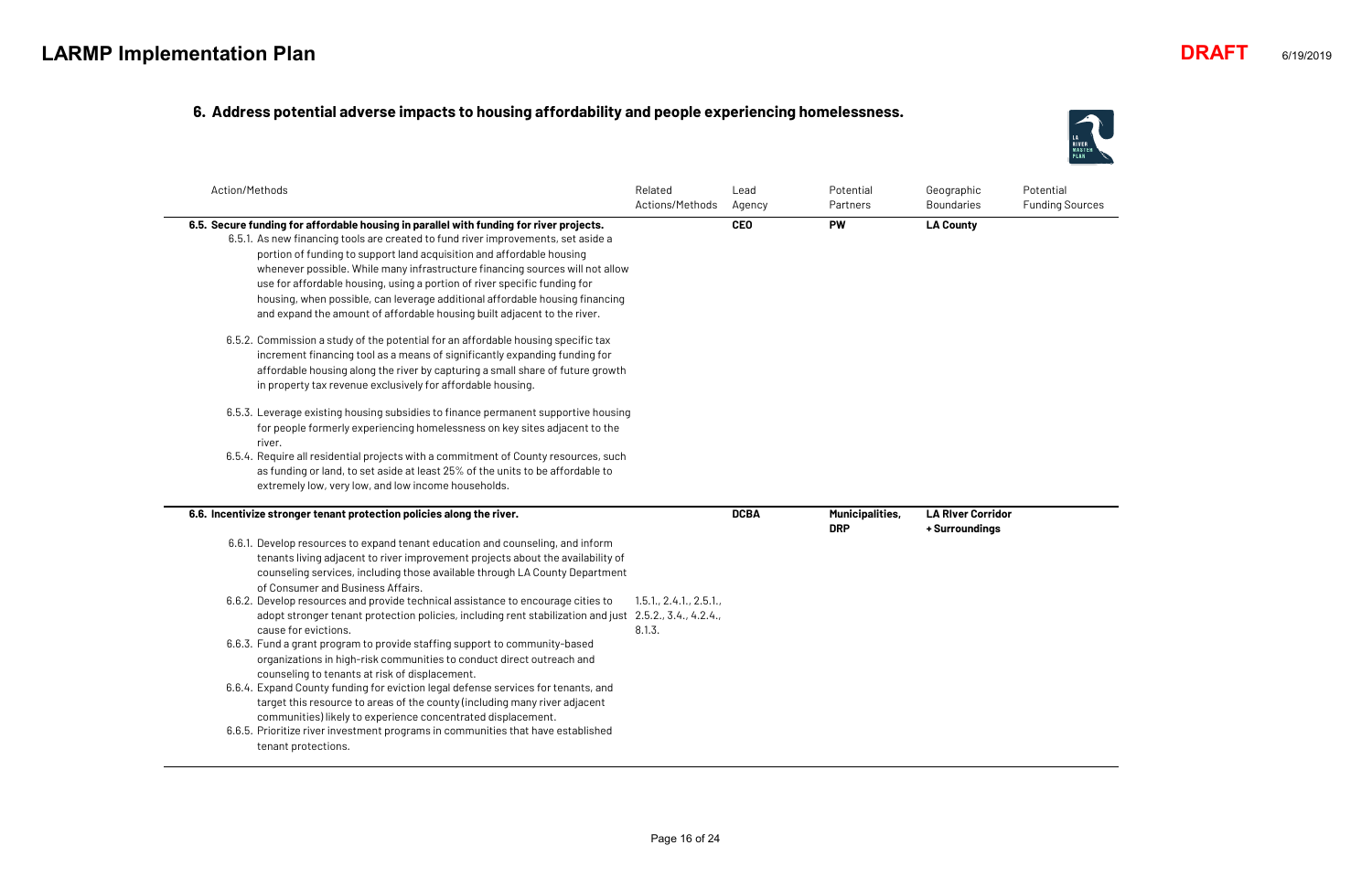#### **6. Address potential adverse impacts to housing affordability and people experiencing homelessness.**

| Action/Methods                                                                                                                                                                                                                                                                                                                                                                                                                                                                                                                                                                                                                                                                                                                                                                                                                                                   | Related<br>Actions/Methods | Lead<br>Agency | Potential<br>Partners                | Geographic<br><b>Boundaries</b> |
|------------------------------------------------------------------------------------------------------------------------------------------------------------------------------------------------------------------------------------------------------------------------------------------------------------------------------------------------------------------------------------------------------------------------------------------------------------------------------------------------------------------------------------------------------------------------------------------------------------------------------------------------------------------------------------------------------------------------------------------------------------------------------------------------------------------------------------------------------------------|----------------------------|----------------|--------------------------------------|---------------------------------|
| 6.7. Support persons experiencing homelessness along the river by coordinating<br>outreach and building new permanent supportive housing.<br>6.7.1. Identify sites for permanent supportive housing within 1 mile of the river.<br>6.7.2. Coordinate and support existing efforts to provide temporary and interim<br>supportive housing until the implementation of permanent solutions.<br>6.7.3. Coordinate and support existing efforts of the County's coordinated homeless 7.4.2.<br>outreach system andn their work along the river.<br>6.7.4. Connect persons living in or near the river to the coordinated entry system for<br>access to housing opportunities for which they are eligible.<br>6.7.5. Build on the platform provided through Measure H to support more local cities<br>in developing proactive homeless support programs and policies. |                            | <b>LAHSA</b>   | PW, Municipalities LA RIver Corridor | + Surroundings                  |
| 6.8. Integrate best practices for working with persons experiencing homelessness<br>utilizing the river corridor.<br>6.8.1. Review and update guidelines for clearing of encampments along the river to<br>increase notification timelines and coordination with outreach teams.<br>6.8.2. Continue and improve the LA County Public Works temporary sanitation<br>stations program while developing more robust sanitation facilities.<br>6.8.3. Provide, at a regular cadence of approximately every mile, permanent                                                                                                                                                                                                                                                                                                                                           | 2.3                        | <b>PW</b>      | LAHSA,<br><b>Municipalities</b>      | <b>LA River Corridor</b>        |
| facilities for sanitation that are regularly maintained, staffed, and coordinated<br>with river amenities.<br>6.8.4. Coordinate with the River Rangers program to train rangers to interact with<br>persons experiencing homelessness.                                                                                                                                                                                                                                                                                                                                                                                                                                                                                                                                                                                                                           | 2.8.1                      |                |                                      |                                 |



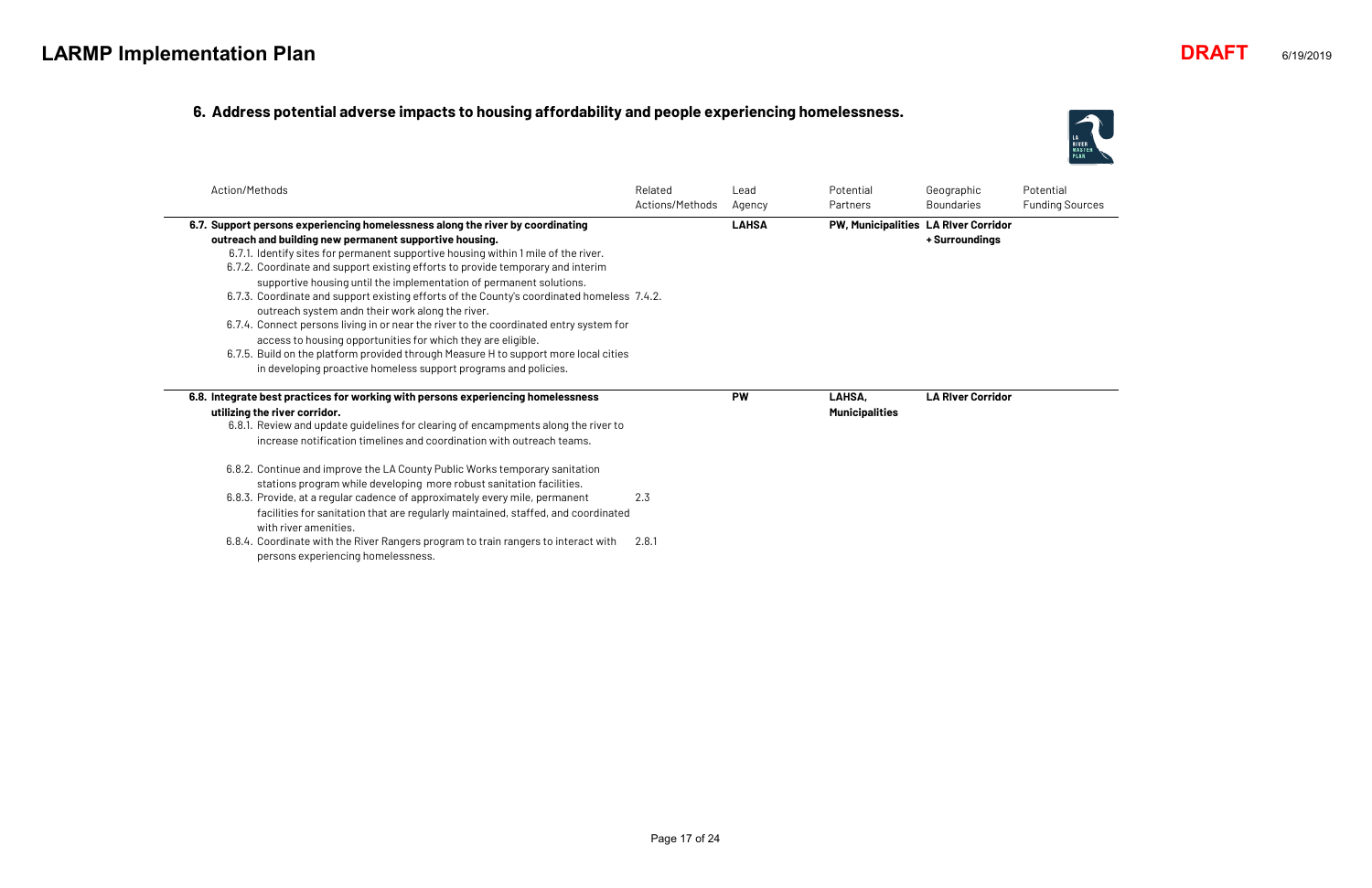#### **7. Foster opportunities for continued community engagement, development, and education.**

| Action/Methods                                                                                                                                                                                                                                                                                                                                                                                               |                                                                                                                                                                      | Related<br>Actions/Methods | Lead<br>Agency | Potential<br>Partners                            | Geographic<br><b>Boundaries</b> |
|--------------------------------------------------------------------------------------------------------------------------------------------------------------------------------------------------------------------------------------------------------------------------------------------------------------------------------------------------------------------------------------------------------------|----------------------------------------------------------------------------------------------------------------------------------------------------------------------|----------------------------|----------------|--------------------------------------------------|---------------------------------|
| 7.1. Provide spaces for people of all ages and abilities to learn about the ecology,<br>hydrology, engineering, and cultural and natural history of the river and its<br>watershed.<br>7.1.1. Install interpretive signage, cultural markers, interactive displays, or other<br>media that reflect community input and local culture.<br>7.1.2. Create outdoor classroom spaces that can be used by schools. |                                                                                                                                                                      |                            | <b>PW</b>      | DPR, LACOE, DAC, LA River Corridor<br><b>NHM</b> |                                 |
| 7.1.3. Prioritize connectivity to the river from schools, cultural centers, and other<br>education facilities.                                                                                                                                                                                                                                                                                               |                                                                                                                                                                      | 4.1.3.                     |                |                                                  |                                 |
| 7.2. Develop educational materials for people of all ages to learn more about the past,<br>present, and future of the river corridor; natural resource protection; and the<br>wildlife and water of the LA River.                                                                                                                                                                                            |                                                                                                                                                                      | 1.5.3., 2.2.4.             | <b>PW</b>      | LACOE, NHM, DAC LA County                        |                                 |
|                                                                                                                                                                                                                                                                                                                                                                                                              | 7.2.1. Work with educational institutions to develop sample curricula for teachers of<br>students of different ages to use when bringing their classes to the river. |                            |                |                                                  |                                 |
| 7.2.2. Develop self-guided educational tours.                                                                                                                                                                                                                                                                                                                                                                |                                                                                                                                                                      |                            |                |                                                  |                                 |
| feature Traditional Ecological Knowledge.                                                                                                                                                                                                                                                                                                                                                                    | 7.2.3. Coordinate with the River Rangers program to provide educational tours that 2.8.1                                                                             |                            |                |                                                  |                                 |
| 7.2.4. Work with Native American communities to develop a curriculum telling the<br>River.                                                                                                                                                                                                                                                                                                                   | history of indigenous peoples whose lives and traditions depend on the LA                                                                                            | 7.3                        |                |                                                  |                                 |
| 7.3. Engage populations indigenous to the region to celebrate and document the river's<br>role in indigenous culture.                                                                                                                                                                                                                                                                                        |                                                                                                                                                                      |                            | <b>DAC</b>     | <b>LACOE, NHM</b>                                | <b>LA County</b>                |
| 7.3.1. Foster an ongoing conversation and collaboration with Native American<br>communities about the LA River.<br>and ceremonial spaces along the LA River corridor.                                                                                                                                                                                                                                        | 7.3.2. Streamline the permitting process for access to traditional religious, cultural,                                                                              |                            |                |                                                  |                                 |
| 7.3.3. Utilize place names from Native languages in signage along the LA River.                                                                                                                                                                                                                                                                                                                              |                                                                                                                                                                      |                            |                |                                                  |                                 |



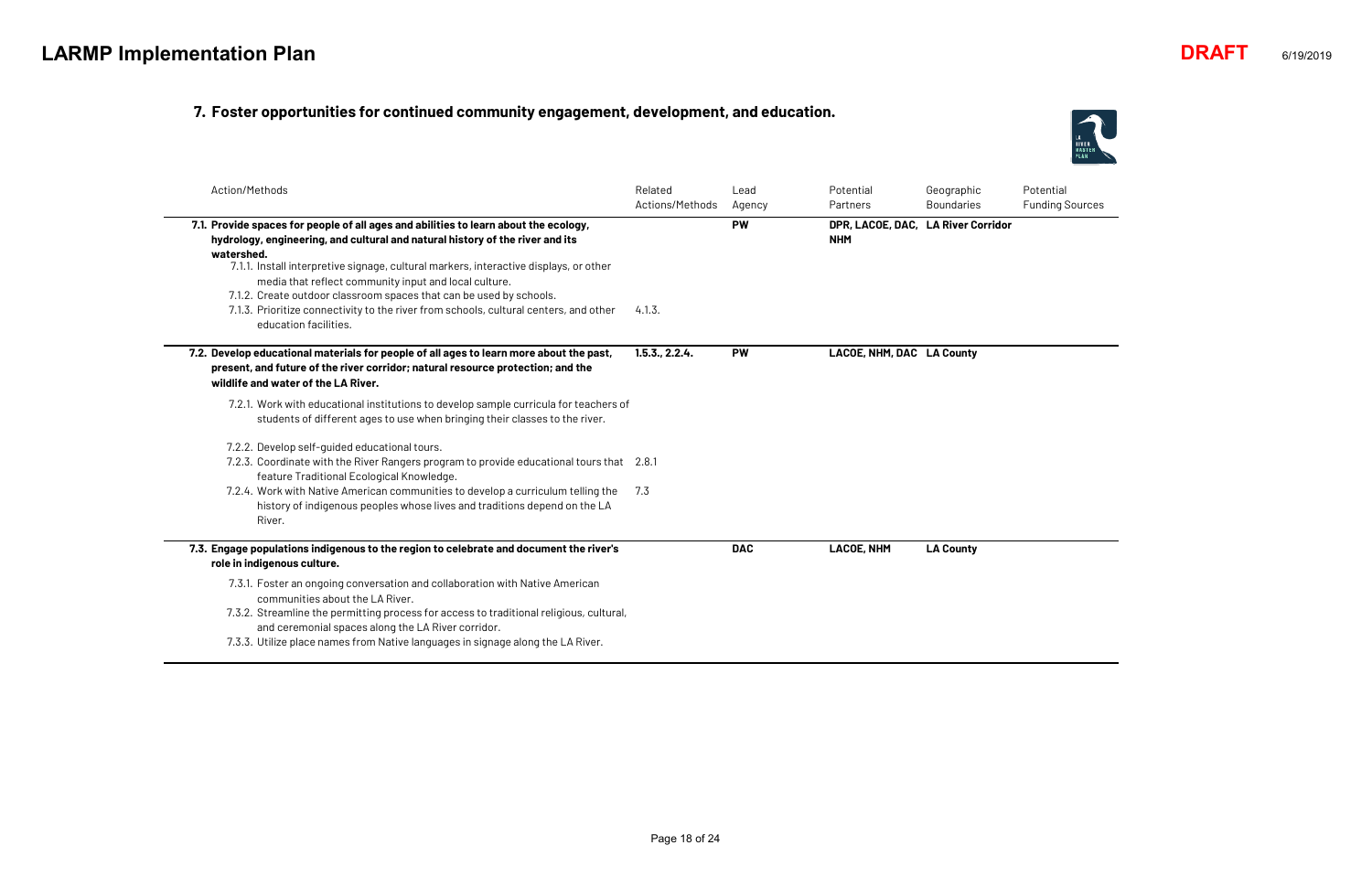#### **7. Foster opportunities for continued community engagement, development, and education.**

| Action/Methods                                                                                                                                                | Related<br>Actions/Methods | Lead<br>Agency | Potential<br>Partners         | Geographic<br><b>Boundaries</b> |
|---------------------------------------------------------------------------------------------------------------------------------------------------------------|----------------------------|----------------|-------------------------------|---------------------------------|
| 7.4. Promote the river and natural ecosystem as an economic asset to surrounding<br>communities.                                                              |                            | <b>DPSS</b>    | LACOE, LAHSA,<br><b>LAEDC</b> | <b>LA County</b>                |
| 7.4.1. Utilize local resources and workforce to design, build, operate, and maintain                                                                          |                            |                |                               |                                 |
| projects, art, and amenities along the river, where possible.                                                                                                 |                            |                |                               |                                 |
| 7.4.2. Work with homeless service providers to identify opportunities to train and<br>match individuals experiencing homelessness with jobs or other vocation | 6.7.3.                     |                |                               |                                 |
| training.<br>7.4.3. Encourage local businesses and river-related groups to engage youth in                                                                    |                            |                |                               |                                 |
| internships related to the river.                                                                                                                             |                            |                |                               |                                 |
| 7.4.4. Promote recreation as an economic resource.                                                                                                            | 2.1                        |                |                               |                                 |
| 7.4.5. Provide workforce training to maintain nature-based projects.                                                                                          | 3.5                        |                |                               |                                 |
| 7.5. Improve the interface between the river corridor and adjacent communities.                                                                               | 2.5.                       | <b>DRP</b>     | DPR, DAC                      | <b>LA River Corridor</b>        |
|                                                                                                                                                               |                            |                |                               | + Surroundings                  |
| 7.5.1. Visually enhance river boundaries.                                                                                                                     |                            |                |                               |                                 |
| 7.5.2. Encourage existing river-adjacent development to orient its "front door"                                                                               |                            |                |                               |                                 |
| toward the river and public transportation.                                                                                                                   |                            |                |                               |                                 |
| 7.5.3. Integrate cultural markers and signage.                                                                                                                | 5.1.                       |                |                               |                                 |
| 7.5.4. Continue to solicit input from communities along the river throughout                                                                                  |                            |                |                               |                                 |
| implementation of this plan and hold community meetings to update                                                                                             |                            |                |                               |                                 |
| residents on the progress of plan implementation.                                                                                                             |                            |                |                               |                                 |
| 7.5.5. Require that County funded infrastructure and open space projects engage                                                                               |                            |                |                               |                                 |
| local residents and community stakeholders in planning.                                                                                                       |                            |                |                               |                                 |
| 7.5.6. Ensure the physical design of river improvements is consistent with the                                                                                |                            |                |                               |                                 |
| physical and social character and culture of each neighboring community.                                                                                      |                            |                |                               |                                 |
| 7.5.7. Identify community vulnerabilities, such as displacement risk, flood risk, or<br>climate vulnerability, and associated impacts with regard to river    |                            |                |                               |                                 |
| improvement projects.                                                                                                                                         |                            |                |                               |                                 |
| 7.5.8. Develop a project mitigation strategy for identified threats to community and 6.2.                                                                     |                            |                |                               |                                 |
| resident stability, particularly forces of economic displacement, flood risk,<br>and climate risk.                                                            |                            |                |                               |                                 |



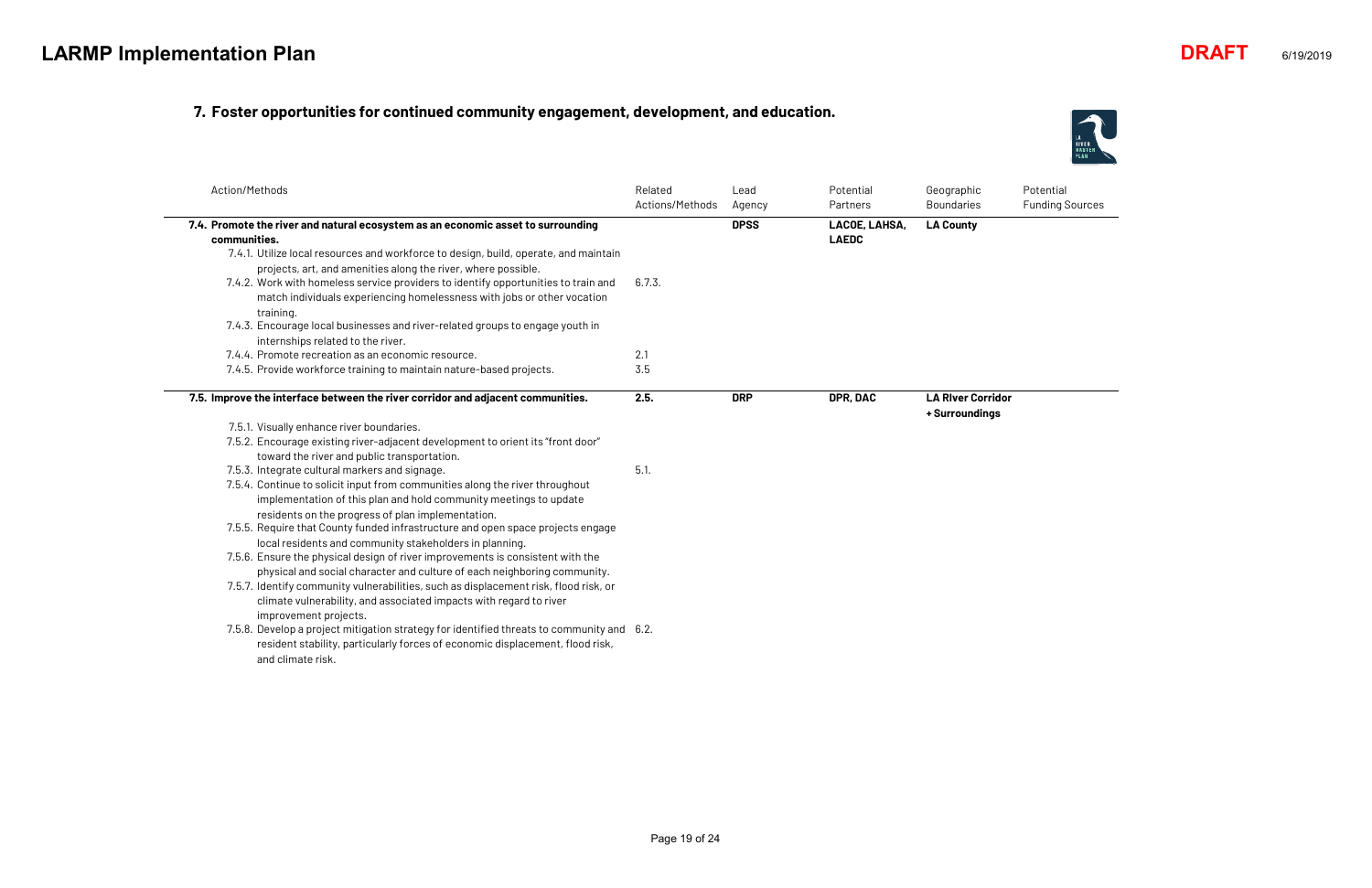## **8. Improve local water supply reliability.**

| Action/Methods                                                                                                                                                                                                                                                                                                                                                                                                                                       | Related<br>Actions/Methods                              | Lead<br>Agency | Potential<br>Partners                                                                                                                                         | Geographic<br><b>Boundaries</b>            |
|------------------------------------------------------------------------------------------------------------------------------------------------------------------------------------------------------------------------------------------------------------------------------------------------------------------------------------------------------------------------------------------------------------------------------------------------------|---------------------------------------------------------|----------------|---------------------------------------------------------------------------------------------------------------------------------------------------------------|--------------------------------------------|
| 8.1. Capture and treat stormwater and dry weather flows before they reach the river<br>channel for groundwater recharge, direct use, or release for downstream beneficial<br>uses.                                                                                                                                                                                                                                                                   | 1.1.1, 9.3.4.                                           | <b>PW</b>      | <b>Municipalities,</b><br><b>Entities with</b><br><b>Stormwater</b><br><b>Responsibilities</b><br>(e.g., Caltrans,<br>Metro, industrial<br>facilities), LADWP | <b>LA River</b><br>Watershed               |
| 8.1.1. Encourage and incentivize water capture and direct use on public and private<br>properties.<br>8.1.2. Provide incentives for private property owners to capture and treat<br>stormwater on site.<br>8.1.3. Coordinate dry-weather flow efforts among jurisdictions and along the<br>tributaries and other sub-watersheds.<br>8.1.4. Implement stormwater capture projects within the watersheds and along the<br>tributaries of the LA River. | 1.5.1, 2.4.1, 2.5.1,<br>2.5.2., 3.4., 4.2.4.,<br>6.6.2. |                |                                                                                                                                                               |                                            |
| 8.2. Divert and treat stormwater and dry weather flows within the river channel for<br>groundwater recharge, direct use as recycled water, and to supply water for parks<br>and ecological areas.                                                                                                                                                                                                                                                    |                                                         | <b>PW</b>      | <b>USACE, LADWP,</b><br><b>WRD, Regional</b><br><b>Pumpers, County</b><br>and City<br><b>Sanitation</b><br><b>Districts</b>                                   | <b>LA River Corridor</b><br>+ Surroundings |
| 8.2.1. Implement direct diversion and treatment projects for recharge in the Central<br>Basin.<br>8.2.2. Implement direct diversion and treatment projects for use as recycled water.<br>8.2.3. Consider direct diversions from the channel for use in river adjacent parks and<br>ecological areas.                                                                                                                                                 |                                                         |                |                                                                                                                                                               |                                            |



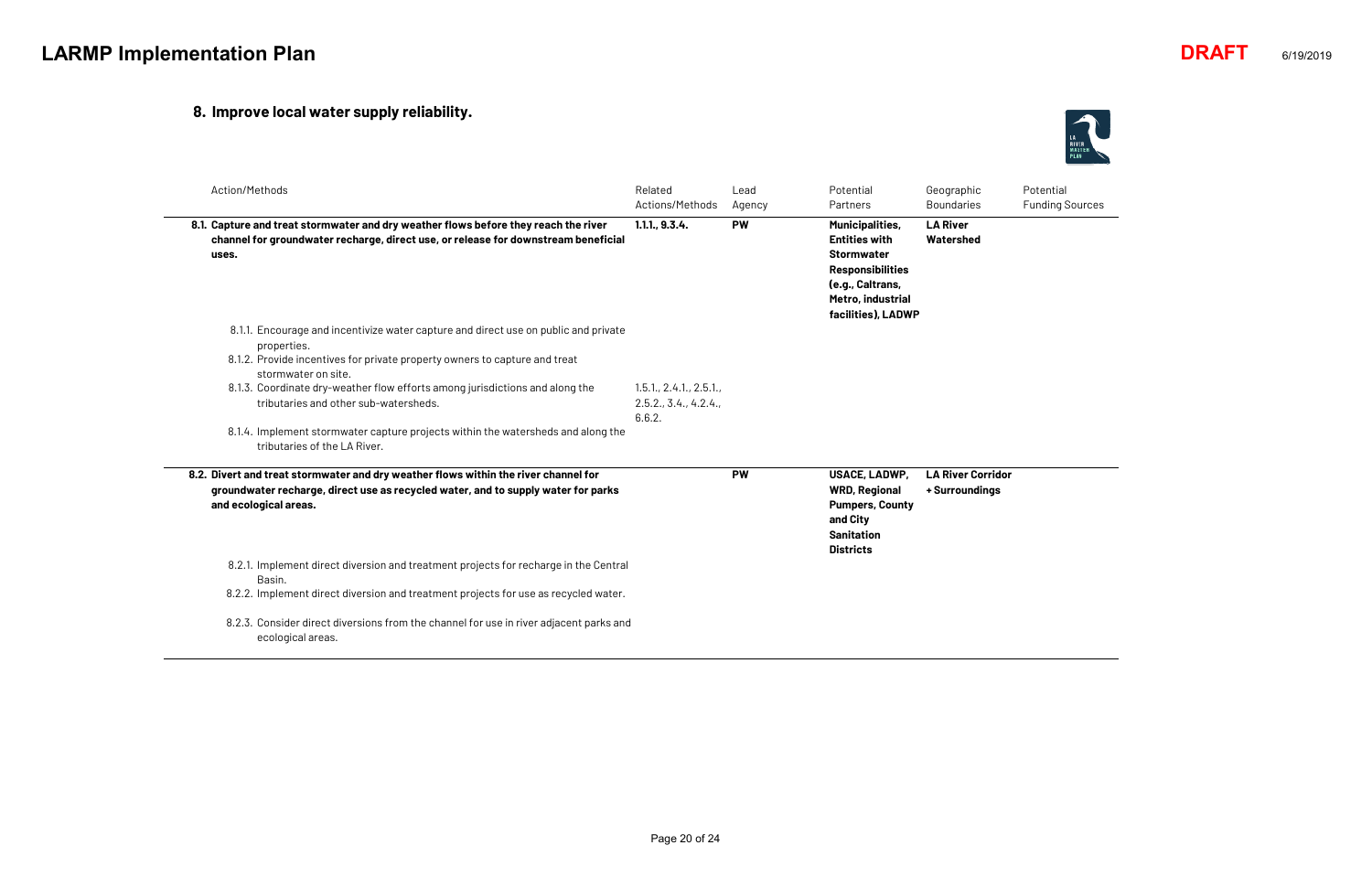## **8. Improve local water supply reliability.**

| Action/Methods                                                                                                                                                                                                                                                                               | Related<br>Actions/Methods | Lead<br>Agency | Potential<br>Partners                                                                                                                | Geographic<br><b>Boundaries</b> |
|----------------------------------------------------------------------------------------------------------------------------------------------------------------------------------------------------------------------------------------------------------------------------------------------|----------------------------|----------------|--------------------------------------------------------------------------------------------------------------------------------------|---------------------------------|
| 8.3. Employ and encourage efficient water use.                                                                                                                                                                                                                                               | 3.5.6.                     | <b>PW</b>      | CSO, Local and<br><b>Regional Water</b><br><b>Suppliers</b><br>(Purveyors and<br>Districts, such as<br>LADWP, WRD,<br>MWD, LB Water) | <b>LA County</b>                |
| 8.3.1. Conduct inter-institutional study on climate change impacts to water supply<br>planning in the LA Basin.                                                                                                                                                                              | 1.3.1.                     |                |                                                                                                                                      |                                 |
| 8.3.2. Apply latest accepted climate change prediction models to water supply<br>planning.                                                                                                                                                                                                   | 1.3.2.                     |                |                                                                                                                                      |                                 |
| 8.3.3. Encourage and incentivize households and neighborhoods to adopt best<br>practices in water management.                                                                                                                                                                                |                            |                |                                                                                                                                      |                                 |
| 8.3.4. Provide incentives for new projects to utilize Waterwise methods.<br>8.3.5. Encourage water conservation, water use efficiency measures, and the use of<br>recycled or on-site collected water for irrigation in new developments, retrofit<br>projects, parks, and ecological areas. |                            |                |                                                                                                                                      |                                 |
| 8.4. Improve facility operations and maintenance.                                                                                                                                                                                                                                            |                            | <b>PW</b>      | <b>Water Purveyors</b>                                                                                                               | <b>LA River Corridor</b>        |
| 8.4.1. Expand coordination between responsible to streamline operations and<br>maintenance, facility management, funding, and permitting.                                                                                                                                                    | 1.2.7                      |                |                                                                                                                                      |                                 |
| 8.4.2. Review and update operations and maintenance protocols and best practices. 9.5.2                                                                                                                                                                                                      |                            |                |                                                                                                                                      |                                 |
| 8.4.3. Implement new technologies such as real-time monitoring, reporting, and<br>controls.                                                                                                                                                                                                  | 9.5.3                      |                |                                                                                                                                      |                                 |
| 8.5. Continue measures to clean up the regional groundwater aquifers.                                                                                                                                                                                                                        |                            | <b>PW</b>      | <b>Water Purveyors</b>                                                                                                               | <b>LA River</b>                 |
| 8.5.1. Explore state legislation to empower local agencies, and provide technical<br>and financial support for improvement of water quality on local systems and<br>remedy regional groundwater threats.                                                                                     |                            |                |                                                                                                                                      | Watershed                       |
| 8.5.2. Coordinate with the Upper Los Angeles River Area (ULARA) Watermaster, the 8.5.3<br>water purveyors, and the responsible parties to advance groundwater<br>remediation and improve the management and use of the San Fernando<br>Groundwater Basins.                                   |                            |                |                                                                                                                                      |                                 |
| 8.5.3. Coordinate with the Water Replenishment District, the water purveyors, and<br>the responsible parties to advance groundwater remediation and improve the<br>management and use of the Central and West Coast Groundwater Basins.                                                      | 3.1.4, 8.5.2               |                |                                                                                                                                      |                                 |



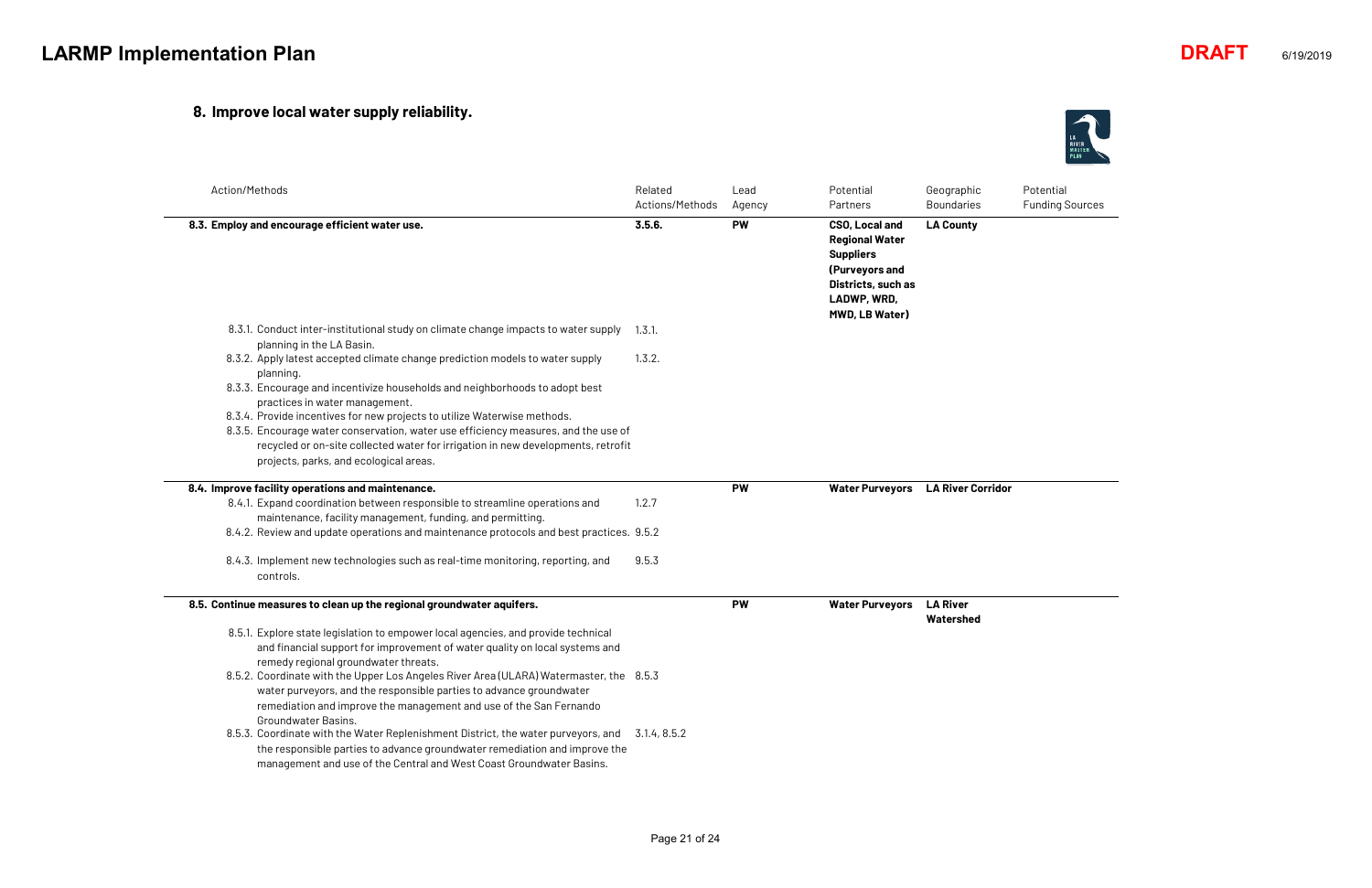## **9. Promote healthy, safe, clean water.**

| bhic. | Potential              |
|-------|------------------------|
| ries  | <b>Funding Sources</b> |

| Related<br>Actions/Methods | Lead<br>Agency | Potential<br>Partners                                                                                                                   | Geographic<br><b>Boundaries</b>  |
|----------------------------|----------------|-----------------------------------------------------------------------------------------------------------------------------------------|----------------------------------|
|                            | <b>PW</b>      | <b>Municipalities,</b><br><b>Entities with</b><br><b>Stormwater</b><br><b>Responsibilities</b><br>(e.g., Caltrans,<br>Metro, industrial | <b>LA River</b><br>Watershed     |
|                            |                |                                                                                                                                         |                                  |
|                            |                |                                                                                                                                         |                                  |
|                            |                |                                                                                                                                         |                                  |
|                            | <b>PW</b>      | <b>Municipalities,</b><br><b>Entities with</b><br><b>Stormwater</b><br><b>Responsibilities</b><br>(e.g., Caltrans,                      | <b>LA River</b><br>Watershed     |
|                            |                | facilities)                                                                                                                             |                                  |
|                            |                |                                                                                                                                         |                                  |
|                            |                |                                                                                                                                         |                                  |
|                            |                |                                                                                                                                         |                                  |
|                            |                |                                                                                                                                         |                                  |
|                            |                |                                                                                                                                         |                                  |
| 3.6.1.                     |                |                                                                                                                                         |                                  |
|                            |                |                                                                                                                                         | facilities)<br>Metro, industrial |

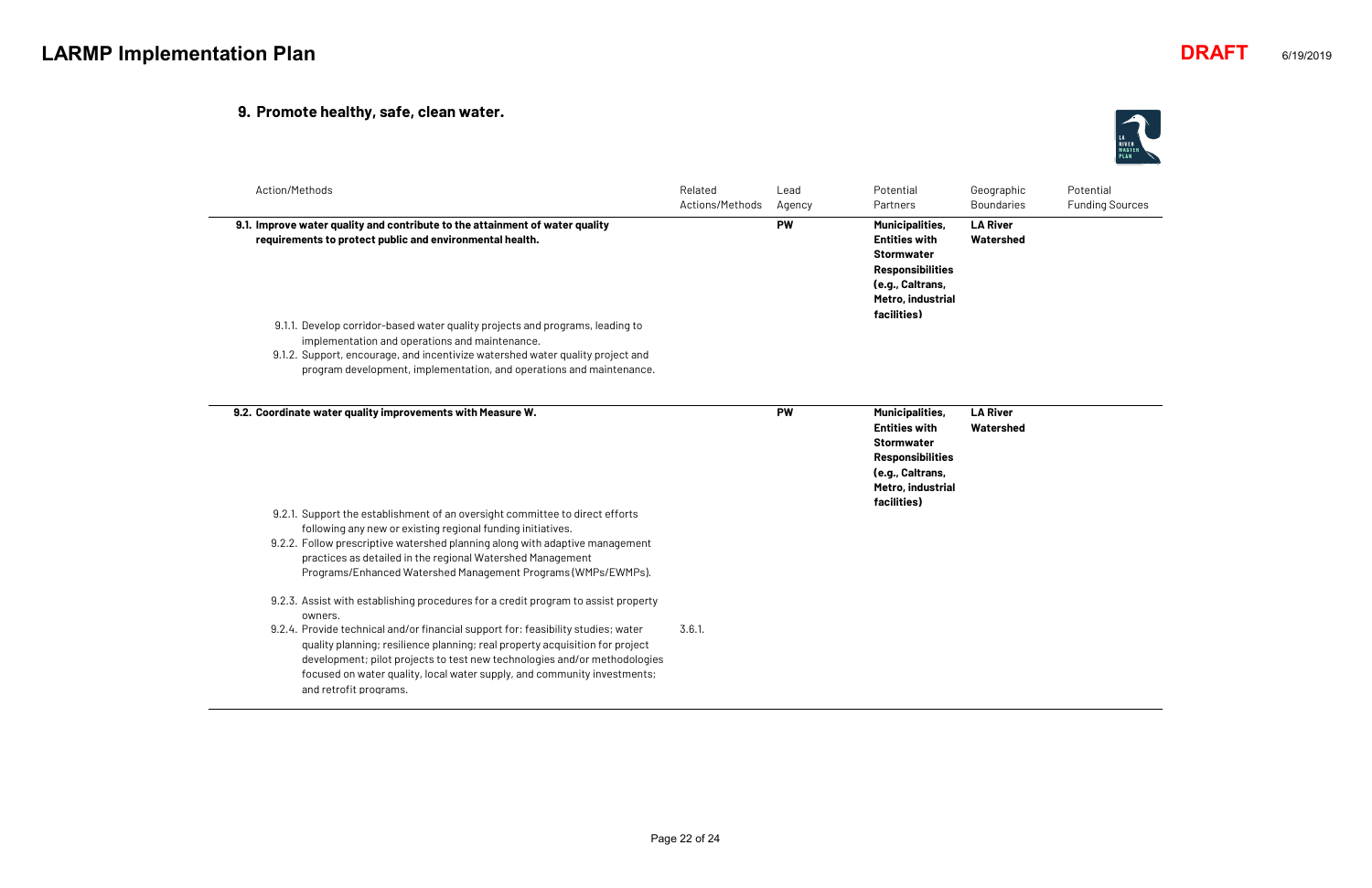#### **9. Promote healthy, safe, clean water.**

| phic  | Potential              |
|-------|------------------------|
| aries | <b>Funding Sources</b> |

**LA County**

| Action/Methods                                                                                                                                                                                                                           | Related<br>Actions/Methods | Lead<br>Agency | Potential<br>Partners                                                                                                                           | Geogra<br>Bounda |
|------------------------------------------------------------------------------------------------------------------------------------------------------------------------------------------------------------------------------------------|----------------------------|----------------|-------------------------------------------------------------------------------------------------------------------------------------------------|------------------|
| 9.3. Coordinate with the Watershed Management Program/Enhanced Watershed<br>Management Program (WMP/EWMP) Groups.                                                                                                                        |                            | <b>PW</b>      | Municipalities,<br><b>Entities with</b><br><b>Stormwater</b><br><b>Responsibilities</b><br>(e.g., Caltrans,<br>Metro, industrial<br>facilities) | LA Cou           |
| 9.3.1 Ensure development within the watershed incorporates low impact<br>development techniques to increase infiltration and capture throughout the                                                                                      | 8.1, 9.3.4.                |                |                                                                                                                                                 |                  |
| built watershed.<br>9.3.2. Expand stormwater capture for groundwater recharge, increase distributed<br>stormwater capture, and reduce effective imperviousness in the watershed,<br>prioritizing nature-based solutions where possible.  |                            |                |                                                                                                                                                 |                  |
| 9.3.3. Actively coordinate with the Upper Los Angeles River, Los Angeles River<br>Upper Reach 2, and Lower Los Angeles River watershed management groups<br>to develop regional and distributed projects and programs that contribute to |                            |                |                                                                                                                                                 |                  |
| meeting goals for regional water quality improvement.<br>9.3.4. Prioritize the removal of pollutants of concern according to timelines<br>contained within the implementation plans and the Clean Water Act.                             |                            |                |                                                                                                                                                 |                  |
| 9.3.5. Prioritize catchments where needs are greater than can be met with planned 1.1.1., 8.1.<br>or developed projects.                                                                                                                 |                            |                |                                                                                                                                                 |                  |
| 9.3.6. Continue to implement and enforce regional policies for green streets, low<br>impact development, and other watershed improvement initiatives.                                                                                    | 1.2.1.                     |                |                                                                                                                                                 |                  |
| 9.3.7 Prioritize nature-based solutions to improve water quality.<br>9.3.8 Publicize water quality metrics and monitoring results.                                                                                                       | 1.5.                       |                |                                                                                                                                                 |                  |
| 9.4. Increase public awareness of river water quality.                                                                                                                                                                                   |                            | <b>PW</b>      | Municipalities,<br><b>Entities with</b><br><b>Stormwater</b><br><b>Responsibilities</b><br>(e.g., Caltrans,<br>Metro, industrial                | LA Cou           |
| 9.4.1. Develop a website to assist in educating other agencies, cities, and the<br>general public on river issues such as water quality.<br>9.4.2. Post consistent signage and communication about water quality on bridges              | 7.5                        |                | facilities)                                                                                                                                     |                  |

**LA County**

and access points. 9.4.3. Develop and implement an educational program on river water quality.